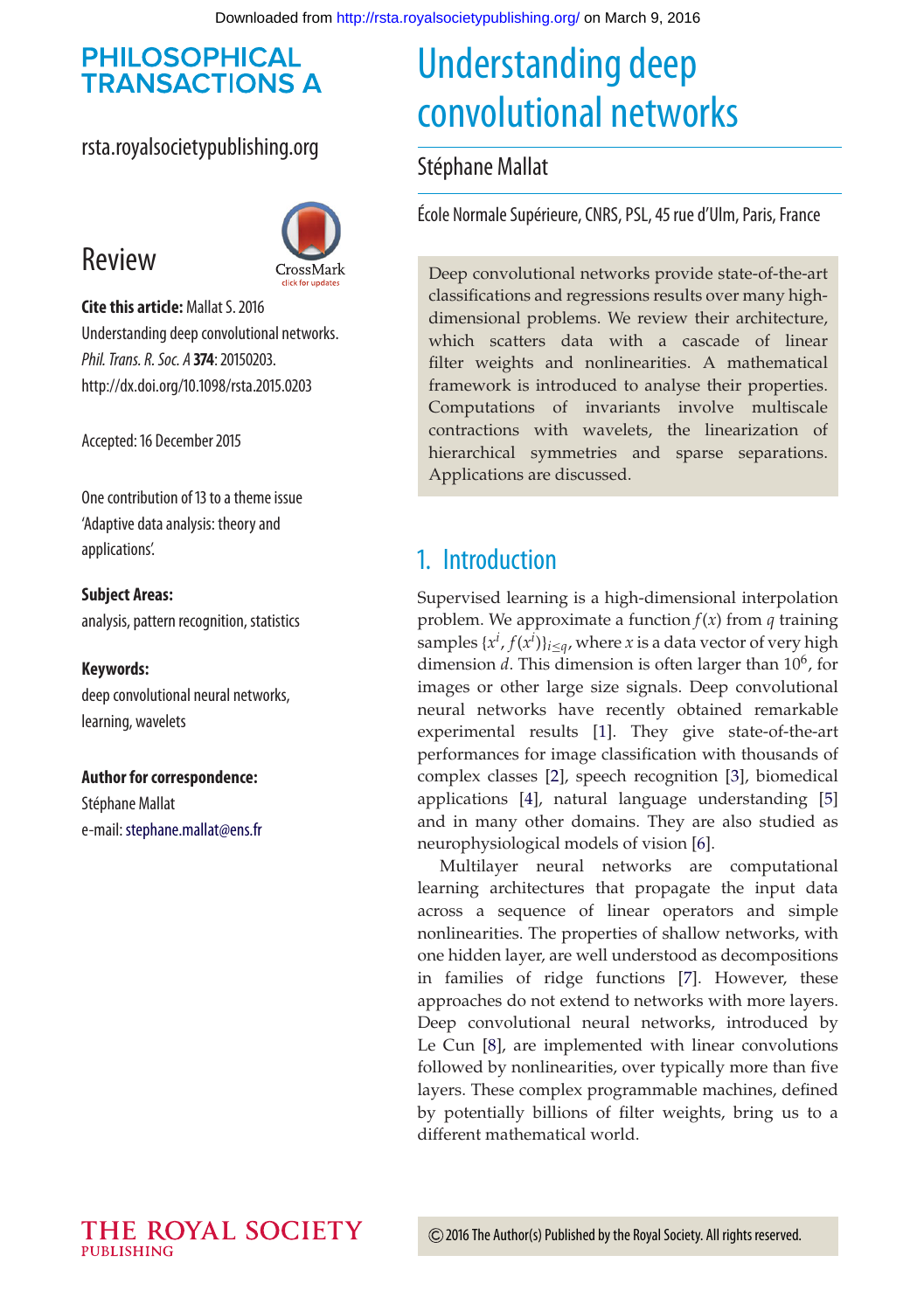Many researchers have pointed out that deep convolution networks are computing progressively more powerful invariants as depth increases [\[1](#page-14-0)[,6\]](#page-14-5), but relations with networks weights and nonlinearities are complex. This paper aims at clarifying important principles that govern the properties of such networks, although their architecture and weights may differ with applications. We show that computations of invariants involve multiscale contractions, the linearization of hierarchical symmetries and sparse separations. This conceptual basis is only a first step towards a full mathematical understanding of convolutional network properties.

In high dimension,  $x$  has a considerable number of parameters, which is a dimensionality curse. Sampling uniformly a volume of dimension *d* requires a number of samples which grows exponentially with *d*. In most applications, the number *q* of training samples rather grows linearly with *d*. It is possible to approximate *f*(*x*) with so few samples, only if *f* has some strong regularity properties allowing one to ultimately reduce the dimension of the estimation. Any learning algorithm, including deep convolutional networks, thus relies on an underlying assumption of regularity. Specifying the nature of this regularity is one of the core mathematical problems.

One can try to circumvent the curse of dimensionality by reducing the variability or the dimension of *x*, without sacrificing the ability to approximate  $f(x)$ . This is done by defining a new variable  $\Phi(x)$ , where  $\Phi$  is a *contractive* operator which reduces the range of variations of *x*, while still *separating* different values of  $f: \Phi(x) \neq \Phi(x')$  if  $f(x) \neq f(x')$ . This separation–contraction trade-off needs to be adjusted to the properties of *f*.

Linearization is a strategy used in machine learning to reduce the dimension with a linear projector. A low-dimensional linear projection of *x* can separate the values of *f* if this function remains constant in the direction of a high-dimensional linear space. This is rarely the case, but one can try to find  $\Phi(x)$  which linearizes high-dimensional domains where  $f(x)$  remains constant. The dimension is then reduced by applying a low-dimensional linear projector on  $\Phi(x)$ . Finding such a  $\Phi$  is the dream of kernel learning algorithms, explained in [§2.](#page-2-0)

Deep neural networks are more conservative. They progressively contract the space and linearize transformations along which *f* remains nearly constant, to preserve separation. Such directions are defined by linear operators which belong to groups of local symmetries, introduced in [§3.](#page-2-1) To understand the difficulty to linearize the action of high-dimensional groups of operators, we begin with the groups of translations and diffeomorphisms, which deform signals. They capture essential mathematical properties that are extended to general deep network symmetries in [§7.](#page-10-0)

To linearize diffeomorphisms and preserve separability, [§4](#page-4-0) shows that we must separate the variations of  $x$  at different scales, with a wavelet transform. This is implemented with multiscale filter convolutions, which are building blocks of deep convolution filtering. General deep network architectures are introduced in [§5.](#page-6-0) They iterate on linear operators which filter and linearly combine different channels in each network layer, followed by contractive nonlinearities.

To understand how nonlinear contractions interact with linear operators, [§6](#page-7-0) begins with simpler networks which do not recombine channels in each layer. It defines a nonlinear scattering transform, introduced in [\[9\]](#page-14-8), where wavelets have a separation and linearization role. The resulting contraction, linearization and separability properties are reviewed. We shall see that sparsity is important for separation.

Section [7](#page-10-0) extends these ideas to a more general class of deep convolutional networks. Channel combinations provide the flexibility needed to extend translations to larger groups of local symmetries adapted to *f*. The network is structured by factorizing groups of symmetries, in which case all linear operators are generalized convolutions. Computations are ultimately performed with filter weights, which are learned. Their relation with groups of symmetries is explained. A major issue is to preserve a separation margin across classification frontiers. Deep convolutional networks have the ability to do so, by separating network fibres which are progressively more invariant and specialized. This can give rise to invariant grandmother type neurons observed in deep networks [\[10\]](#page-14-9). The paper studies architectures as opposed to computational learning of network weights, which is an outstanding optimization issue [\[1\]](#page-14-0).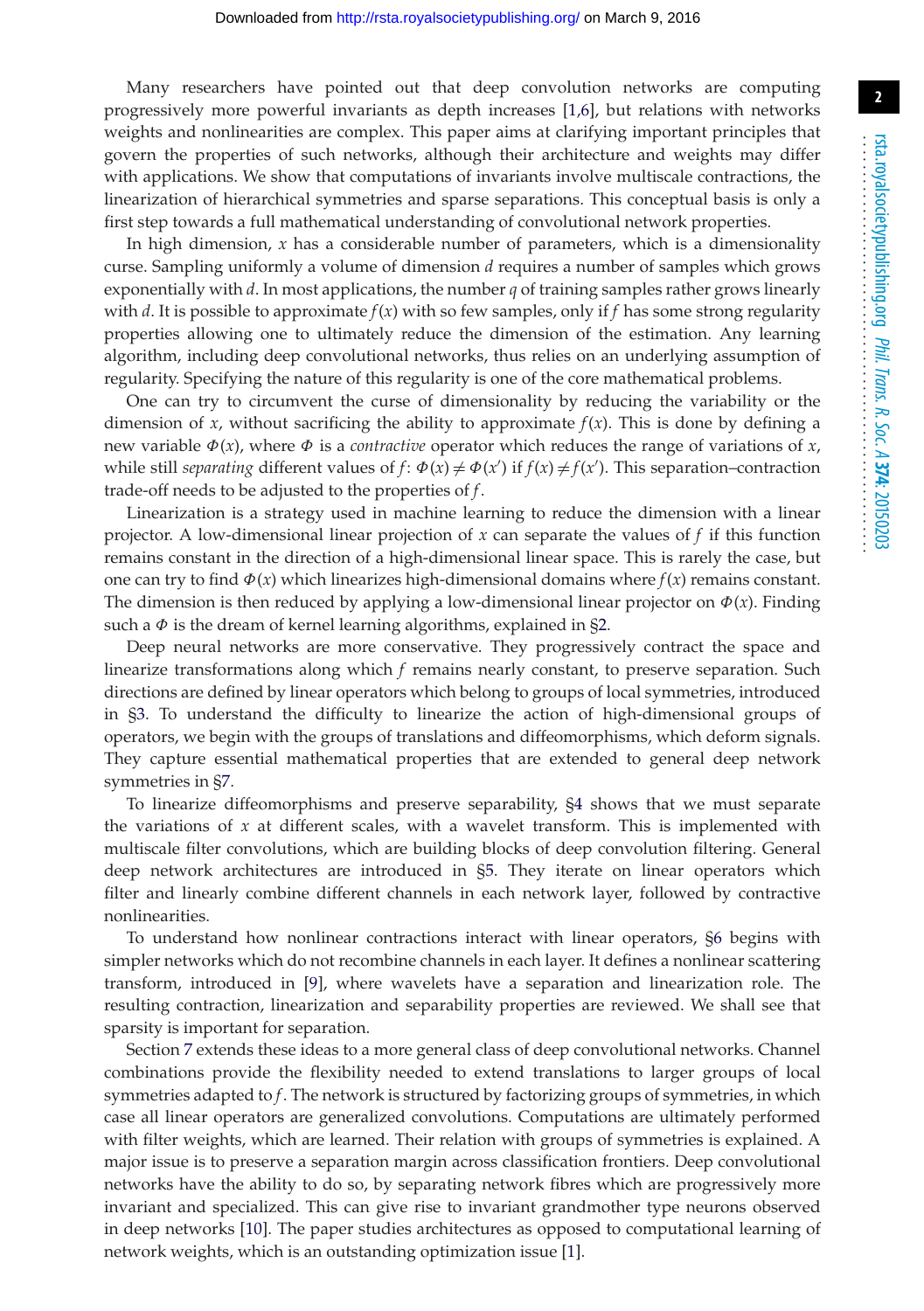*Notations*.  $||z||$  is a Euclidean norm if *z* is a vector in a Euclidean space. If *z* is a function in  $L^2$ , then  $||z||^2 = \int |z(u)|^2 du$ . If  $z = \{z_k\}_k$  is a sequence of vectors or functions, then  $||z||^2 = \sum_k ||z_k||^2$ .

## <span id="page-2-0"></span>2. Linearization, projection and separability

Supervised learning computes an approximation  $\tilde{f}(x)$  of a function  $f(x)$  from  $q$  training samples  ${x^{i}, f(x^{i})}_{i \leq q}$ , for  $x = (x(1), \ldots, x(d)) \in \Omega$ . The domain  $\Omega$  is a high-dimensional open subset of  $\mathbb{R}^{d}$ , not a low-dimensional manifold. In a regression problem,  $f(x)$  takes its values in  $\mathbb{R}$ , whereas in classification, its values are class indices.

*Separation.* Ideally, we would like to reduce the dimension of  $x$  by computing a lowdimensional vector  $\Phi(x)$  such that one can write  $f(x) = f_0(\Phi(x))$ . It is equivalent to impose that if  $f(x) \neq f(x')$  then  $\Phi(x) \neq \Phi(x')$ . We then say that  $\Phi$  *separates* f. For regression problems, to guarantee that  $f_0$  is regular, we further impose that the separation is Lipschitz:

$$
\exists \epsilon > 0 \; \forall (x, x') \in \Omega^2, \quad \|\Phi(x) - \Phi(x')\| \ge \epsilon |f(x) - f(x')|.
$$

It implies that  $f_0$  is Lipschitz continuous:  $|f_0(z) - f_0(z')| \le \epsilon^{-1}|z - z'|$ , for  $(z, z') \in \Phi(\Omega)^2$ . In a classification problem,  $f(x) \neq f(x')$  means that *x* and *x'* are not in the same class. The Lipschitz separation condition (2.1) becomes a margin condition specifying a minimum distance across classes:

$$
\exists \epsilon > 0 \; \forall (x, x') \in \Omega^2, \quad \|\Phi(x) - \Phi(x')\| \ge \epsilon \quad \text{if } f(x) \ne f(x'). \tag{2.2}
$$

We can try to find a linear projection of  $x$  in some space **V** of lower dimension  $k$ , which separates *f*. It requires that  $f(x) = f(x + z)$  for all  $z \in V^{\perp}$ , where  $V^{\perp}$  is the orthogonal complement of V in  $\mathbb{R}^{d}$ , of dimension *d* − *k*. In most cases, the final dimension *k* cannot be much smaller than *d*.

*Linearization.* An alternative strategy is to linearize the variations of *f* with a first change of variable  $\Phi(x) = {\phi_k(x)}_{k \le d'}$  of dimension *d'* potentially much larger than the dimension *d* of *x*. We can then optimize a low-dimensional linear projection along directions where *f* is constant. We say that Φ *separates f linearly* if *f*(*x*) is well approximated by a one-dimensional projection:

$$
\tilde{f}(x) = \langle \Phi(x), w \rangle = \sum_{k=1}^{d'} w_k \phi_k(x).
$$
\n(2.3)

The regression vector *w* is optimized by minimizing a loss on the training data, which needs to be regularized if  $d' > q$ , for example by an I<sup>p</sup> norm of w with a regularization constant  $\lambda$ :

$$
\sum_{i=1}^{q} \text{loss}(f(x^{i}) - \tilde{f}(x^{i})) + \lambda \sum_{k=1}^{d'} |w_{k}|^{p}.
$$
 (2.4)

Sparse regressions are obtained with  $p \le 1$ , whereas  $p = 2$  defines kernel regressions [\[11\]](#page-15-0).

Classification problems are addressed similarly, by approximating the frontiers between classes. For example, a classification with *Q* classes can be reduced to  $Q - 1$  'one versus all' binary classifications. Each binary classification is specified by an *f*(*x*) equal to 1 or −1 in each class. We approximate  $f(x)$  by  $\tilde{f}(x) = \text{sign}(\langle \Phi(x), w \rangle)$ , where *w* minimizes the training error (2.4).

#### <span id="page-2-1"></span>3. Invariants, symmetries and diffeomorphisms

We now study strategies to compute a change of variables  $\Phi$  which linearizes f. Deep convolutional networks operate layer per layer and linearize *f* progressively, as depth increases. Classification and regression problems are addressed similarly by considering the level sets of *f*, defined by  $\Omega_t = \{x : f(x) = t\}$  if *f* is continuous. For classification, each level set is a particular class.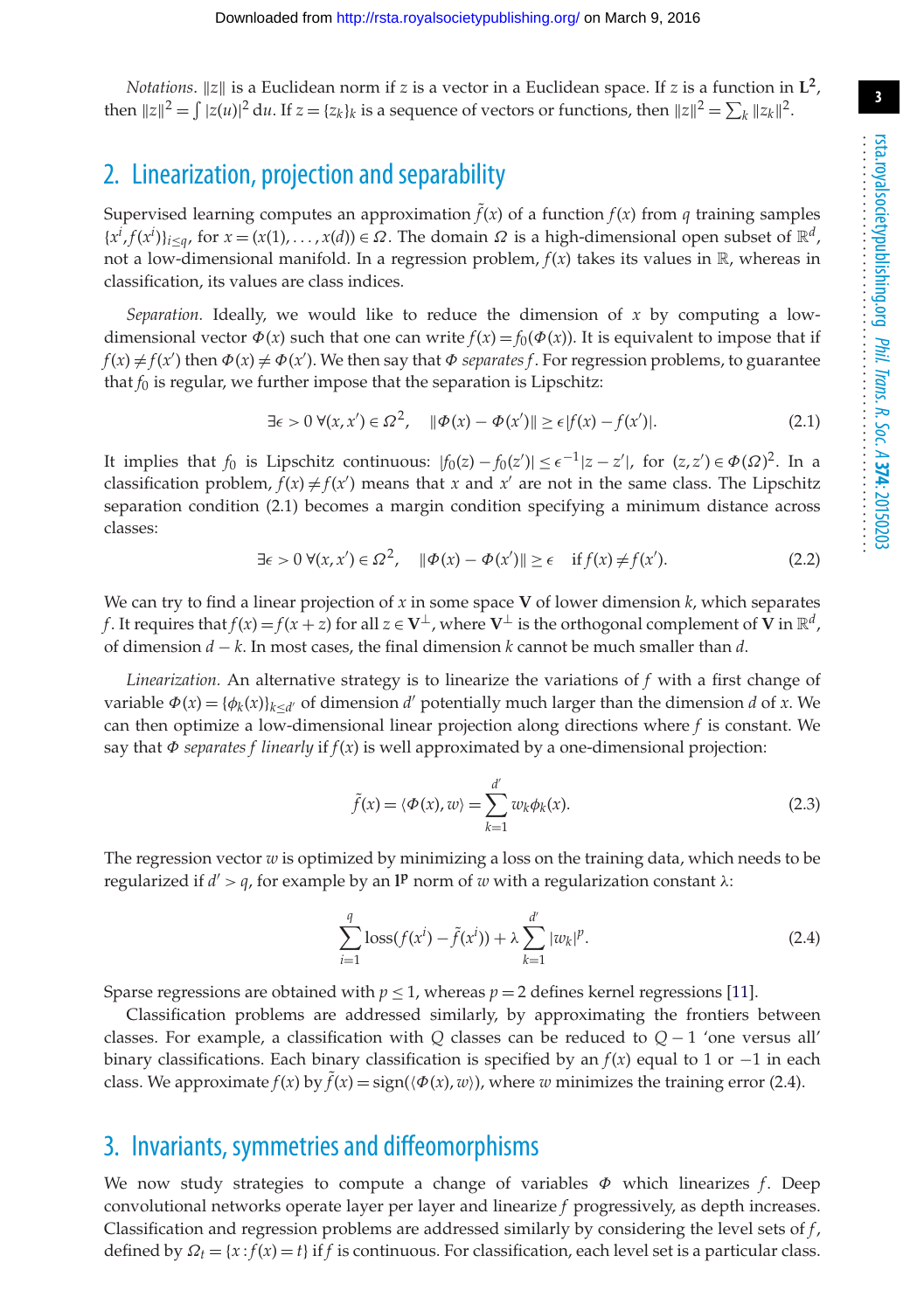Linear separability means that one can find *w* such that  $f(x) \approx \langle \Phi(x), w \rangle$ . It implies that  $\Phi(\Omega_t)$  is in a hyperplane orthogonal to some *w*.

*Symmetries.* To linearize level sets, we need to find directions along which  $f(x)$  does not vary locally, and then linearize these directions in order to map them in a linear space. It is tempting to try to do this with some local data analysis along *x*. This is not possible, because the training set includes few close neighbours in high dimension. We thus consider simultaneously all points  $x \in \Omega$  and look for common directions along which  $f(x)$  does not vary. This is where groups of symmetries come in. Translations and diffeomorphisms will illustrate the difficulty to linearize high-dimensional symmetries, and provide a first mathematical ground to analyse convolution networks architectures.

We look for invertible operators that preserve the value of *f*. The action of an operator *g* on *x* is written *g*.*x*. A global symmetry is an invertible and often nonlinear operator *g* from Ω to  $\Omega$ , such that  $f(g.x) = f(x)$  for all  $x \in \Omega$ . If  $g_1$  and  $g_2$  are global symmetries, then  $g_1.g_2$  is also a global symmetry, so products define groups of symmetries. Global symmetries are usually hard to find. We shall first concentrate on local symmetries. We suppose that there is a metric |*g*|*<sup>G</sup>* which measures the distance between  $g \in G$  and the identity. A function f is locally invariant to the action of *G* if

$$
\forall x \in \Omega, \exists C_x > 0, \forall g \in G \quad \text{with } |g|_G < C_x, \quad f(g.x) = f(x). \tag{3.1}
$$

We then say that *G* is a group of local symmetries of *f*. The constant  $C_x$  is the local range of symmetries which preserve *f*. Because  $\Omega$  is a continuous subset of  $\mathbb{R}^d$ , we consider groups of operators which transport vectors in  $\Omega$  with a continuous parameter. They are called Lie groups if the group has a differential structure.

*Translations and diffeomorphisms.* Let us interpolate the *d* samples of *x* and define *x*(*u*) for all  $u \in \mathbb{R}^n$ , with  $n = 1, 2, 3$ , respectively, for time-series, images and volumetric data. The translation group  $G = \mathbb{R}^n$  is an example of a Lie group. The action of  $g \in G = \mathbb{R}^n$  over  $x \in \Omega$  is  $g.x(u) = x(u - g)$ . The distance  $|g|_G$  between *g* and the identity is the Euclidean norm of  $g \in \mathbb{R}^n$ . The function *f* is locally invariant to translations if sufficiently small translations of  $x$  do not change  $f(x)$ . Deep convolutional networks compute convolutions because they assume that translations are local symmetries of *f*. The dimension of a group *G* is the number of generators that define all group elements by products. For  $G = \mathbb{R}^n$  it is equal to *n*.

Translations are not powerful symmetries because they are defined by only *n* variables, and  $n = 2$  for images. Many image classification problems are also locally invariant to small deformations, which provide much stronger constraints. It means that *f* is locally invariant to diffeomorphisms  $G = Diff(\mathbb{R}^n)$ , which transform  $x(u)$  with a differential warping of  $u \in \mathbb{R}^n$ . We do not know in advance what is the local range of diffeomorphism symmetries. For example, to classify images *x* of handwritten digits, certain deformations of *x* will preserve a digit class but modify the class of another digit. We shall linearize small diffeomorphims *g*. In a space where local symmetries are linearized, we can find global symmetries by optimizing linear projectors that preserve the values of  $f(x)$ , and thus reduce dimensionality.

Local symmetries are linearized by finding a change of variable  $\Phi(x)$  which locally linearizes the action of  $g \in G$ . We say that  $\Phi$  is Lipschitz continuous if

$$
\exists C > 0, \ \forall (x, g) \in \Omega \times G, \quad \|\Phi(g.x) - \Phi(x)\| \le C|g|_G \|x\|.
$$

The norm  $||x||$  is just a normalization factor often set to 1. The Radon–Nikodim property proves that the map that transforms *g* into  $\Phi(g.x)$  is almost everywhere differentiable in the sense of Gâteaux. If  $|g|_G$  is small, then  $\Phi(x) - \Phi(g.x)$  is closely approximated by a bounded linear operator of *g*, which is the Gâteaux derivative. Locally, it thus nearly remains in a linear space.

Lipschitz continuity over diffeomorphisms is defined relative to a metric, which is now defined. A small diffeomorphism acting on  $x(u)$  can be written as a translation of *u* by a  $g(u)$ :

$$
g.x(u) = x(u - g(u)) \quad \text{with } g \in \mathbb{C}^1(\mathbb{R}^n). \tag{3.3}
$$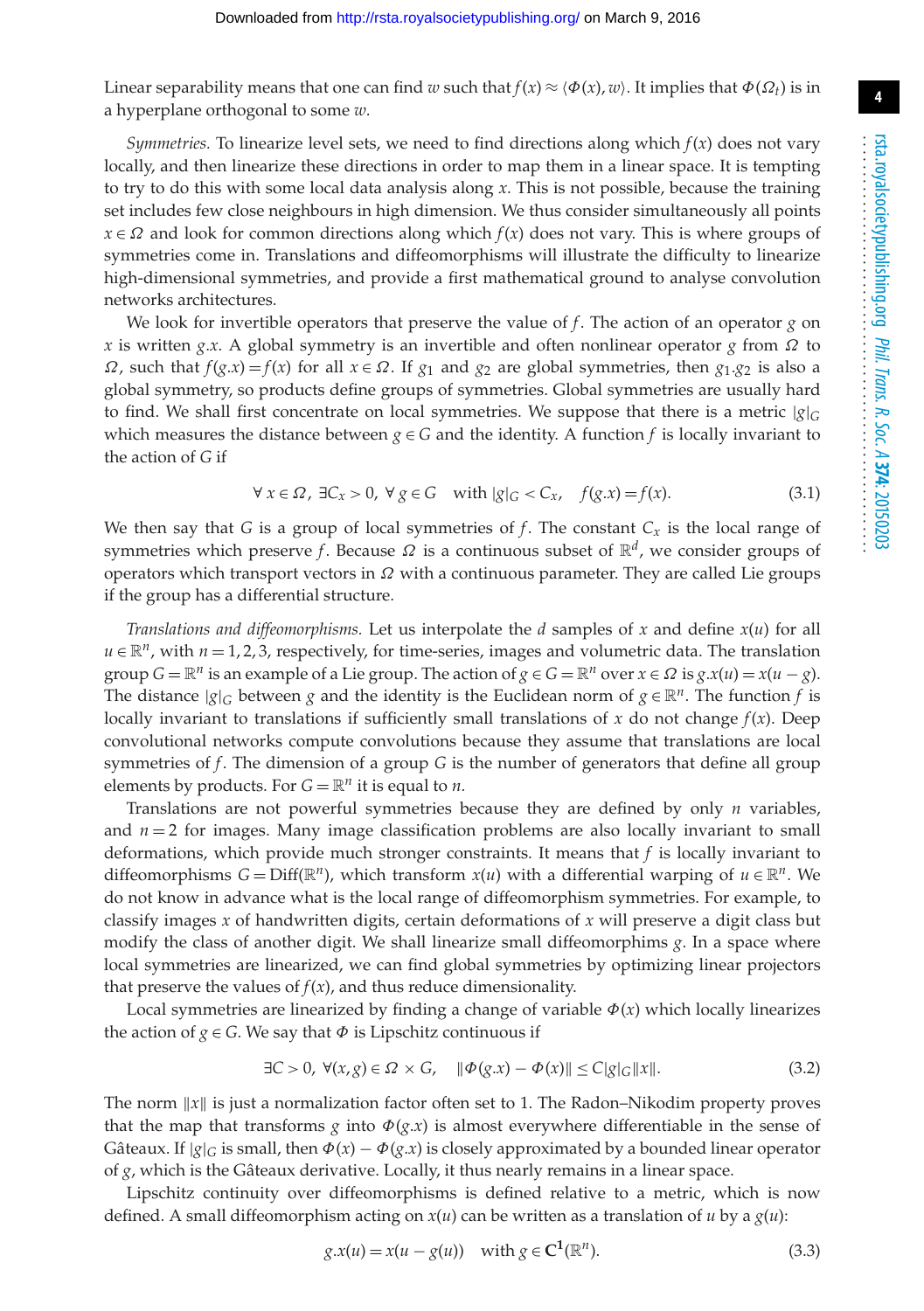This diffeomorphism translates points by at most  $\|g\|_{\infty} = \sup_{u \in \mathbb{R}^n} |g(u)|$ . Let  $|\nabla g(u)|$  be the matrix norm of the Jacobian matrix of *g* at *u*. Small diffeomorphisms correspond to  $\|\nabla g\|_{\infty} =$  $\sup_u |\nabla g(u)| < 1$ . Applying a diffeomorphism *g* transforms two points  $(u_1, u_2)$  into  $(u_1$  $g(u_1)$ ,  $u_2 - g(u_2)$ ). Their distance is thus multiplied by a scale factor, which is bounded above and below by  $1 \pm \|\nabla g\|_{\infty}$ . The distance of this diffeomorphism to the identity is defined by

$$
|g|_{\text{Diff}} = 2^{-J} \|g\|_{\infty} + \|\nabla g\|_{\infty}.
$$
 (3.4)

The factor 2*<sup>J</sup>* is a local translation invariance scale. It gives the range of translations over which small diffeomorphisms are linearized. For  $J = \infty$ , the metric is globally invariant to translations.

#### <span id="page-4-0"></span>4. Contractions and scale separation with wavelets

Deep convolutional networks can linearize the action of very complex nonlinear transformations in high dimensions, such as inserting glasses in images of faces [\[12\]](#page-15-1). A transformation of  $x \in \Omega$ is a transport of  $x$  in  $\Omega$ . To understand how to linearize any such transport, we shall begin with translations and diffeomorphisms. Deep network architectures are covariant to translations, because all linear operators are implemented with convolutions. To compute invariants to translations and linearize diffeomorphisms, we need to separate scales and apply a nonlinearity. This is implemented with a cascade of filters computing a wavelet transform, and a pointwise contractive nonlinearity. Section [7](#page-10-0) extends these tools to general group actions.

A linear operator can compute local invariants to the action of the translation group *G*, by averaging *x* along the orbit  $\{g.x\}_{g \in G}$ , which are translations of *x*. This is done with a convolution by an averaging kernel  $\phi_J(u) = 2^{-nJ} \phi(2^{-J}u)$  of size  $2^J$ , with  $\int \phi(u) du = 1$ :

$$
\Phi_J x(u) = x \star \phi_J(u). \tag{4.1}
$$

One can verify [\[9\]](#page-14-8) that this averaging is Lipschitz continuous to diffeomorphisms for all  $x \in$  $\mathbf{L}^2(\mathbb{R}^n)$ , over a translation range  $2^J$ . However, it eliminates the variations of *x* above the frequency 2<sup>-*J*</sup>. If *J* = ∞, then  $\Phi_{\infty} x = \int x(u) du$ , which eliminates nearly all information.

*Wavelet transform.* A diffeomorphism acts as a local translation and scaling of the variable *u*. If we let aside translations for now, to linearize a small diffeomorphism, then we must linearize this scaling action. This is done by separating the variations of  $x$  at different scales with wavelets. We define *K* wavelets  $\psi_k(u)$  for  $u \in \mathbb{R}^n$ . They are regular functions with a fast decay and a zero average  $\int \psi_k(u) du = 0$ . These *K* wavelets are dilated by  $2^j$ :  $\psi_{j,k}(u) = 2^{-jn} \psi_k(2^{-j}u)$ . A wavelet transform computes the local average of *x* at a scale  $2^J$ , and variations at scales  $2^j \ge 2^J$  with wavelet convolutions:

$$
\mathcal{W}x = \{x \star \phi_J(u), \ x \star \psi_{j,k}(u)\}_{j \le J, 1 \le k \le K}.\tag{4.2}
$$

The parameter *u* is sampled on a grid such that intermediate sample values can be recovered by linear interpolations. The wavelets  $\psi_k$  are chosen, so that  $\mathcal W$  is a contractive and invertible operator, and in order to obtain a sparse representation. This means that  $x \star \psi_{j,k}(u)$  is mostly zero besides few high amplitude coefficients corresponding to variations of  $x(u)$  which 'match'  $\psi_k$  at the scale 2*<sup>j</sup>* . This sparsity plays an important role in nonlinear contractions.

For audio signals,  $n = 1$ , sparse representations are usually obtained with at least  $K = 12$ intermediate frequencies within each octave 2*<sup>j</sup>* , which are similar to half-tone musical notes. This is done by choosing a wavelet  $\psi(u)$  having a frequency bandwidth of less than  $1/12$  octave and  $\psi_k(u) = 2^{k/K} \psi(2^{-k/K}u)$  for  $1 \le k \le K$ . For images,  $n = 2$ , we must discriminate image variations along different spatial orientation. It is obtained by separating angles π*k*/*K*, with an oriented wavelet which is rotated  $\psi_k(u) = \psi(r_k^{-1}u)$ . Intermediate rotated wavelets are approximated by linear interpolations of these *K* wavelets. [Figure 1](#page-5-0) shows the wavelet transform of an image, with *J* = 4 scales and *K* = 4 angles, where  $x \star \psi_{j,k}(u)$  is subsampled at intervals 2<sup>*j*</sup>. It has few large amplitude coefficients shown in white.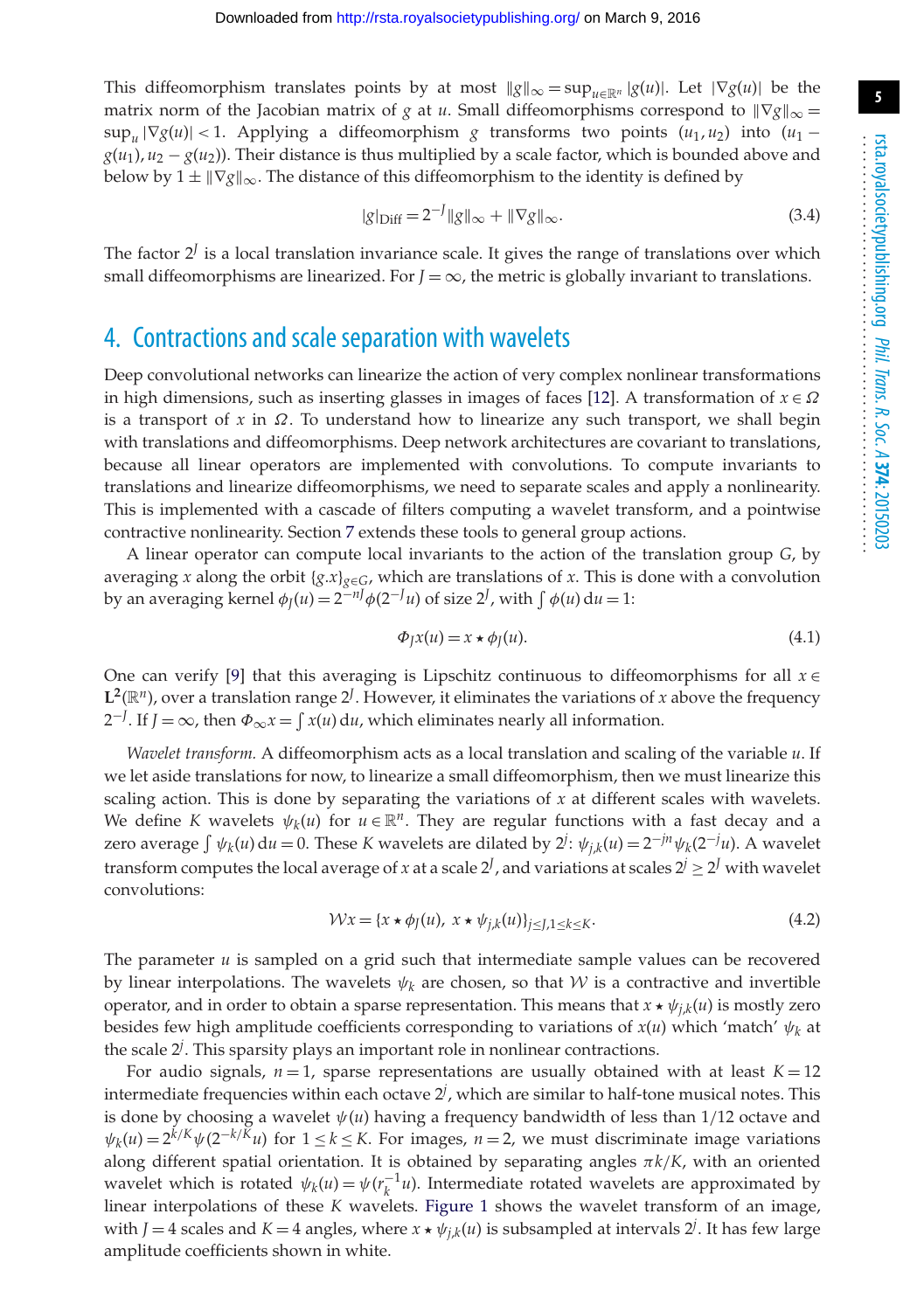

<span id="page-5-0"></span>**Figure 1.** Wavelet transform of an image  $x(u)$ , computed with a cascade of convolutions with filters over  $J = 4$  scales and  $K = 4$  orientations. The low-pass and  $K = 4$  band-pass filters are shown on the first arrows. (Online version in colour.)

*Filter bank.* Wavelet transforms can be computed with a fast multiscale cascade of filters, which is at the core of deep network architectures. At each scale  $2^j$ , we define a low-pass filter  $w_{j,0}$ which increases the averaging scale from 2*j*−<sup>1</sup> to 2*<sup>j</sup>* , and band-pass filters *wj*,*<sup>k</sup>* which compute each wavelet:

$$
\phi_j = w_{j,0} \star \phi_{j-1} \quad \text{and} \quad \psi_{j,k} = w_{j,k} \star \phi_{j-1}.
$$
\n
$$
(4.3)
$$

Let us write  $x_j(u, 0) = x * \phi_j(u)$  and  $x_j(u, k) = x * \psi_j(k(u)$  for  $k \neq 0$ . It results from (4.3) that for  $0 < j \leq J$ and all  $1 \leq k \leq K$ :

$$
x_j(u,k) = x_{j-1}(\cdot,0) \star w_{j,k}(u).
$$
\n(4.4)

These convolutions may be subsampled by 2 along  $u$ ; in that case  $x_i(u, k)$  is sampled at intervals  $2^j$  along  $u$ .

*Phase removal contraction.* Wavelet coefficients  $x_j(u, k) = x \star \psi_{j,k}(u)$  oscillate at a scale 2<sup>*j*</sup>. Translations of *x* smaller than  $2^j$  modify the complex phase of  $x_j(u, k)$  if the wavelet is complex or its sign if it is real. Because of these oscillations, averaging  $x_j$  with  $\phi$ <sub>*I*</sub> outputs a zero signal. It is necessary to apply a nonlinearity which removes oscillations. A modulus  $\rho(\alpha) = |\alpha|$  computes such a positive envelope. Averaging  $\rho(x \star \psi_{j,k}(u))$  by  $\phi_j$  outputs non-zero coefficients which are locally invariant at a scale 2*<sup>J</sup>* :

$$
\Phi_J x(u,j,k) = \rho(x \star \psi_{j,k}) \star \phi_J(u) . \tag{4.5}
$$

Replacing the modulus by a rectifier  $\rho(\alpha) = \max(0, \alpha)$  gives nearly the same result, up to a factor 2. One can prove [\[9\]](#page-14-8) that this representation is Lipschitz continuous to actions of diffeomorphisms over  $x \in L^2(\mathbb{R}^n)$ , and thus satisfies (3.2) for the metric (3.4). Indeed, the wavelet coefficients of *x* deformed by *g* can be written as the wavelet coefficients of *x* with deformed wavelets. Small deformations produce small modifications of wavelets in  $L^2(\mathbb{R}^n)$ , because they are localized and regular. The resulting modifications of wavelet coefficients are of the order of the diffeomorphism metric |*g*|<sub>Diff</sub>.

A modulus and a rectifier are contractive nonlinear pointwise operators:

$$
|\rho(\alpha) - \rho(\alpha')| \le |\alpha - \alpha'|.
$$
\n(4.6)

However, if  $\alpha = 0$  or  $\alpha' = 0$ , then this inequality is an equality. Replacing  $\alpha$  and  $\alpha'$  by  $x \star \psi_{i,k}(u)$  and  $x' \star \psi_{jk}(u)$  shows that distances are much less reduced if  $x \star \psi_{jk}(u)$  is sparse. Such contractions do not reduce as much the distance between sparse signals and other signals. This is illustrated by reconstruction examples in [§6.](#page-7-0)

*Scale separation limitations.* The local multiscale invariants in (4.5) have dominated pattern classification applications for music, speech and images, until 2010. It is called *Mel-spectrum* for audio [\[13\]](#page-15-2) and SIFT-type feature vectors [\[14\]](#page-15-3) in images. Their limitations comes from the loss of information produced by the averaging by  $\phi$ <sub>*I*</sub> in (4.5). To reduce this loss, they are computed at short time scales  $2^J \le 50$  ms in audio signals, or over small image patches  $2^{2J} = 16^2$  pixels. As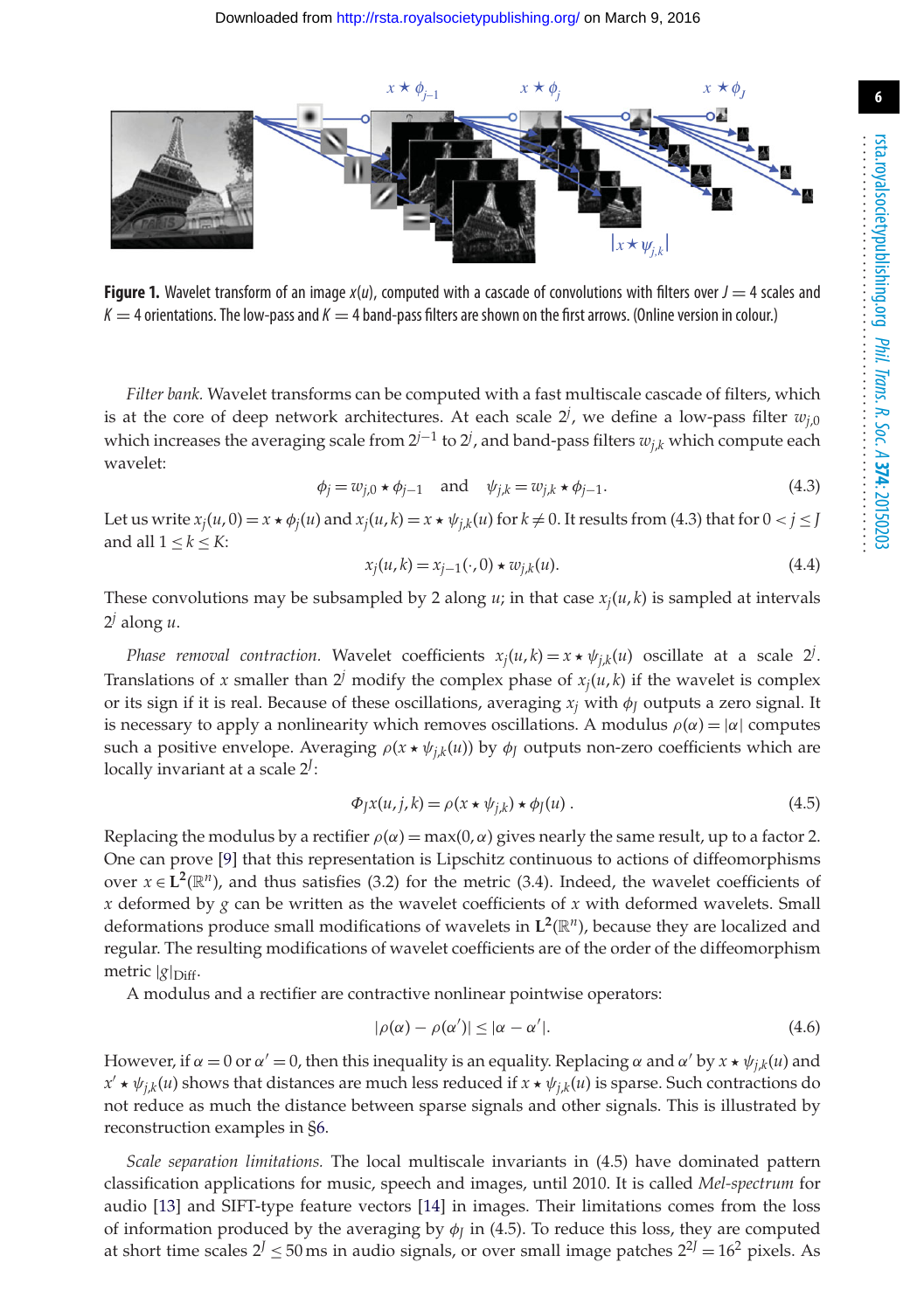a consequence, they do not capture large-scale structures, which are important for classification and regression problems. To build a rich set of local invariants at a large scale 2*<sup>J</sup>* , it is not sufficient to separate scales with wavelets, we must also capture scale interactions.

A similar issue appears in physics to characterize the interactions of complex systems. Multiscale separations are used to reduce the parametrization of classical many body systems, for example with multipole methods [\[15\]](#page-15-4). However, it does not apply to complex interactions, as in quantum systems. Interactions across scales, between small and larger structures, must be taken into account. Capturing these interactions with low-dimensional models is a major challenge. We shall see that deep neural networks and scattering transforms provide high-order coefficients which partly characterize multiscale interactions.

### <span id="page-6-0"></span>5. Deep convolutional neural network architectures

Deep convolutional networks are computational architectures introduced by Le Cun [\[8\]](#page-14-7), providing remarkable regression and classification results in high dimension [\[1–](#page-14-0)[3\]](#page-14-2). We describe these architectures illustrated by [figure 2.](#page-7-1) They iterate over linear operators  $W_i$  including convolutions, and predefined pointwise nonlinearities.

A convolutional network takes in input a signal *x*(*u*), which is here an image. An internal network layer  $x_i(u, k_i)$  at a depth *j* is indexed by the same translation variable *u*, usually subsampled and a channel index *kj*. A layer *xj* is computed from *xj*<sup>−</sup><sup>1</sup> by applying a linear operator  $W_i$  followed by a pointwise nonlinearity  $\rho$ :

$$
x_j = \rho W_j x_{j-1}.
$$

The nonlinearity  $\rho$  transforms each coefficient  $\alpha$  of the array  $W_jx_{j-1}$ , and satisfies the contraction condition (4.6). A usual choice is the rectifier  $\rho(\alpha) = \max(\alpha, 0)$  for  $\alpha \in \mathbb{R}$ , but it can also be a sigmoid, or a modulus  $\rho(\alpha) = |\alpha|$  where  $\alpha$  may be complex.

Because most classification and regression functions  $f(x)$  are invariant or covariant to translations, the architecture imposes that  $W_j$  is covariant to translations. The output is translated if the input is translated. Because  $W_i$  is linear, it can thus be written as a sum of convolutions:

$$
W_j x_{j-1}(u, k_j) = \sum_k \sum_v x_{j-1}(v, k) w_{j, k_j}(u - v, k) = \sum_k (x_{j-1}(\cdot, k) \star w_{j, k_j}(\cdot, k))(u).
$$
 (5.1)

The variable *u* is usually subsampled. For a fixed *j*, all filters *wj*,*kj* (*u*, *k*) have the same support width along *u*, typically smaller than 10.

The operators  $\rho W_i$  propagate the input signal  $x_0 = x$  until the last layer  $x_i$ . This cascade of spatial convolutions defines translation covariant operators of progressively wider supports as the depth *j* increases. Each  $x_i(u, k_i)$  is a nonlinear function of  $x(v)$ , for v in a square centred at  $u$ , whose width  $\Delta_i$  does not depend upon  $k_i$ . The width  $\Delta_i$  is the spatial scale of a layer *j*. It is equal to  $2^j\Delta$  if all filters  $w_{j,k_j}$  have a width  $\Delta$  and the convolutions (5.1) are subsampled by 2.

Neural networks include many side tricks. They sometimes normalize the amplitude of  $x_i(v, k)$ , by dividing it by the norm of all coefficients  $x_i(v, k)$  for  $v$  in a neighbourhood of  $u$ . This eliminates multiplicative amplitude variabilities. Instead of subsampling (5.1) on a regular grid, a max pooling may select the largest coefficients over each sampling cell. Coefficients may also be modified by subtracting a constant adapted to each coefficient. When applying a rectifier  $\rho$ , this constant acts as a soft threshold, which increases sparsity. It is usually observed that inside network coefficients  $x_i(u, k_i)$  have a sparse activation.

The deep network output  $x_I = \Phi_I(x)$  is provided to a classifier, usually composed of fully connected neural network layers [\[1\]](#page-14-0). Supervised deep learning algorithms optimize the filter values *wj*,*kj* (*u*, *k*) in order to minimize the average classification or regression error on the training samples  $\{x^i, f(x^i)\}_{i \leq q}$ . There can be more than  $10^8$  variables in a network [\[1\]](#page-14-0). The filter update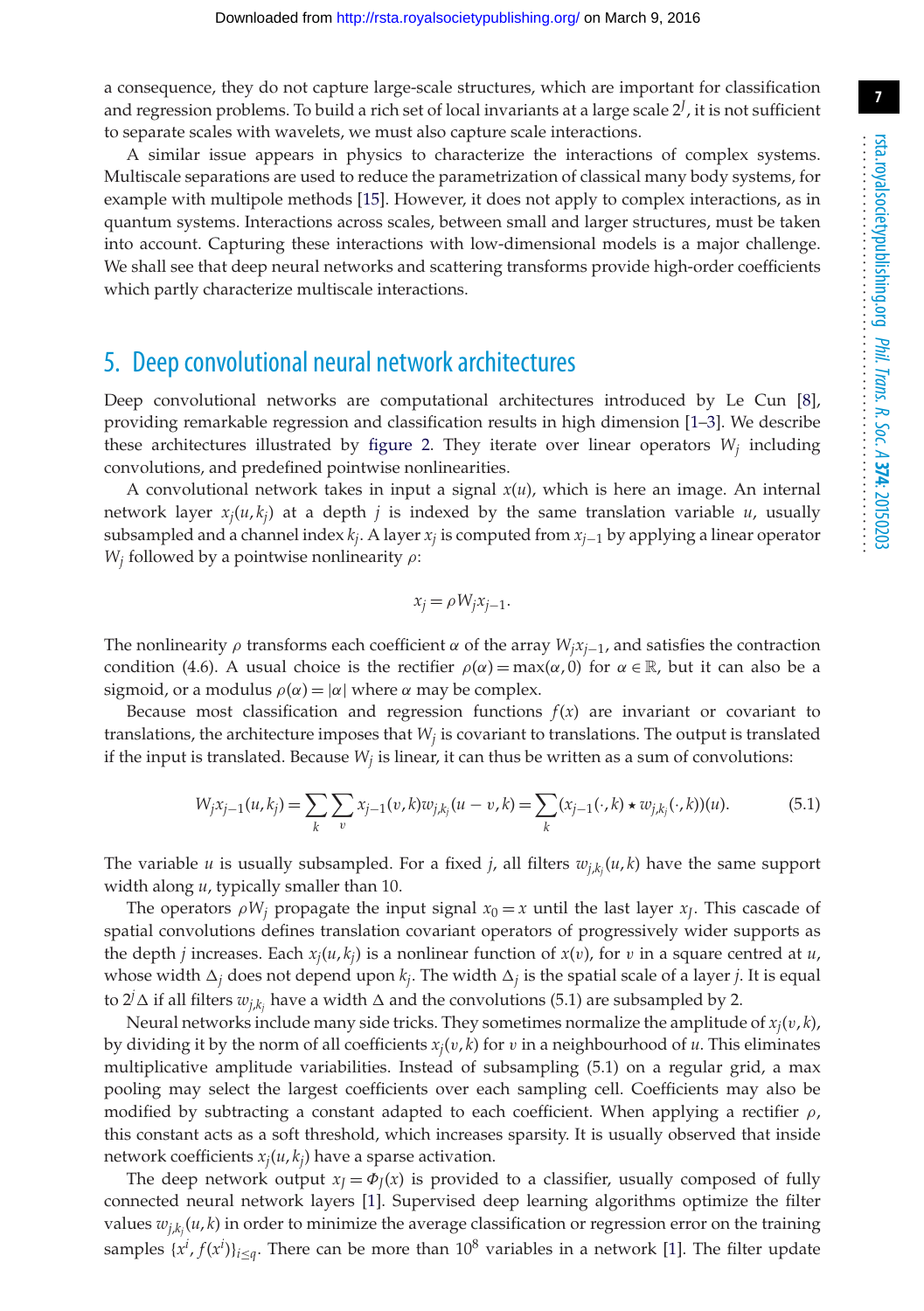

<span id="page-7-1"></span>**Figure 2.** A convolution network iteratively computes each layer *xj* by transforming the previous layer *xj*−1, with a linear operator*Wj* and a pointwise nonlinearity ρ. (Online version in colour.)

is done with a back-propagation algorithm, which may be computed with a stochastic gradient descent, with regularization procedures such as dropout. This high-dimensional optimization is non-convex, but despite the presence of many local minima, the regularized stochastic gradient descent converges to a local minimum providing good accuracy on test examples [\[16\]](#page-15-5). The rectifier nonlinearity  $\rho$  is usually preferred, because the resulting optimization has a better convergence. It however requires a large number of training examples. Several hundreds of examples per class are usually needed to reach a good performance.

Instabilities have been observed in some network architectures [\[17\]](#page-15-6), where additions of small perturbations on *x* can produce large variations of *xJ*. It happens when the norms of the matrices *Wj* are larger than 1, and hence amplified when cascaded. However, deep networks also have a strong form of stability illustrated by transfer learning [\[1\]](#page-14-0). A deep network layer  $x_I$ , optimized on particular training databases, can approximate different classification functions, if the final classification layers are trained on a new database. This means that it has learned stable structures, which can be transferred across similar learning problems.

#### <span id="page-7-0"></span>6. Scattering on the translation group

A deep network alternates linear operators  $W_j$  and contractive nonlinearities  $\rho$ . To analyse the properties of this cascade, we begin with a simpler architecture, where  $W_i$  does not combine multiple convolutions across channels in each layer. We show that such network coefficients are obtained through convolutions with a reduced number of equivalent wavelet filters. It defines a scattering transform [\[9\]](#page-14-8) whose contraction and linearization properties are reviewed. Variance reduction and loss of information are studied with reconstructions of stationary processes.

*No channel combination.* Suppose that  $x_i(u, k_i)$  is computed by convolving a single channel *xj*−1(*u*, *kj*−1) along *u*:

$$
x_j(u, k_j) = \rho(x_{j-1}(\cdot, k_{j-1}) \star w_{j,h}(u)) \quad \text{with } k_j = (k_{j-1}, h). \tag{6.1}
$$

It corresponds to a deep network filtering (5.1), where filters do not combine several channels. Iterating on *j* defines a convolution tree, as opposed to a full network. It results from (6.1) that

$$
x_J(u, k_J) = \rho(\rho(\rho(\rho(x \star w_{1,h_1}) \star ... ) \star w_{J-1,h_{J-1}}) \star w_{J,h_J}).
$$
\n(6.2)

If  $\rho$  is a rectifier  $\rho(\alpha) = \max(\alpha, 0)$  or a modulus  $\rho(\alpha) = |\alpha|$  then  $\rho(\alpha) = \alpha$  if  $\alpha \ge 0$ . We can thus remove this nonlinearity at the output of an averaging filter  $w_{i,h}$ . Indeed, this averaging filter is applied to positive coefficients and thus computes positive coefficients, which are not affected by ρ. On the contrary, if *wj*,*<sup>h</sup>* is a band-pass filter, then the convolution with *xj*−1(·, *kj*−1) has alternating signs or a complex phase which varies. The nonlinearity  $\rho$  removes the sign or the phase, which has a strong contraction effect.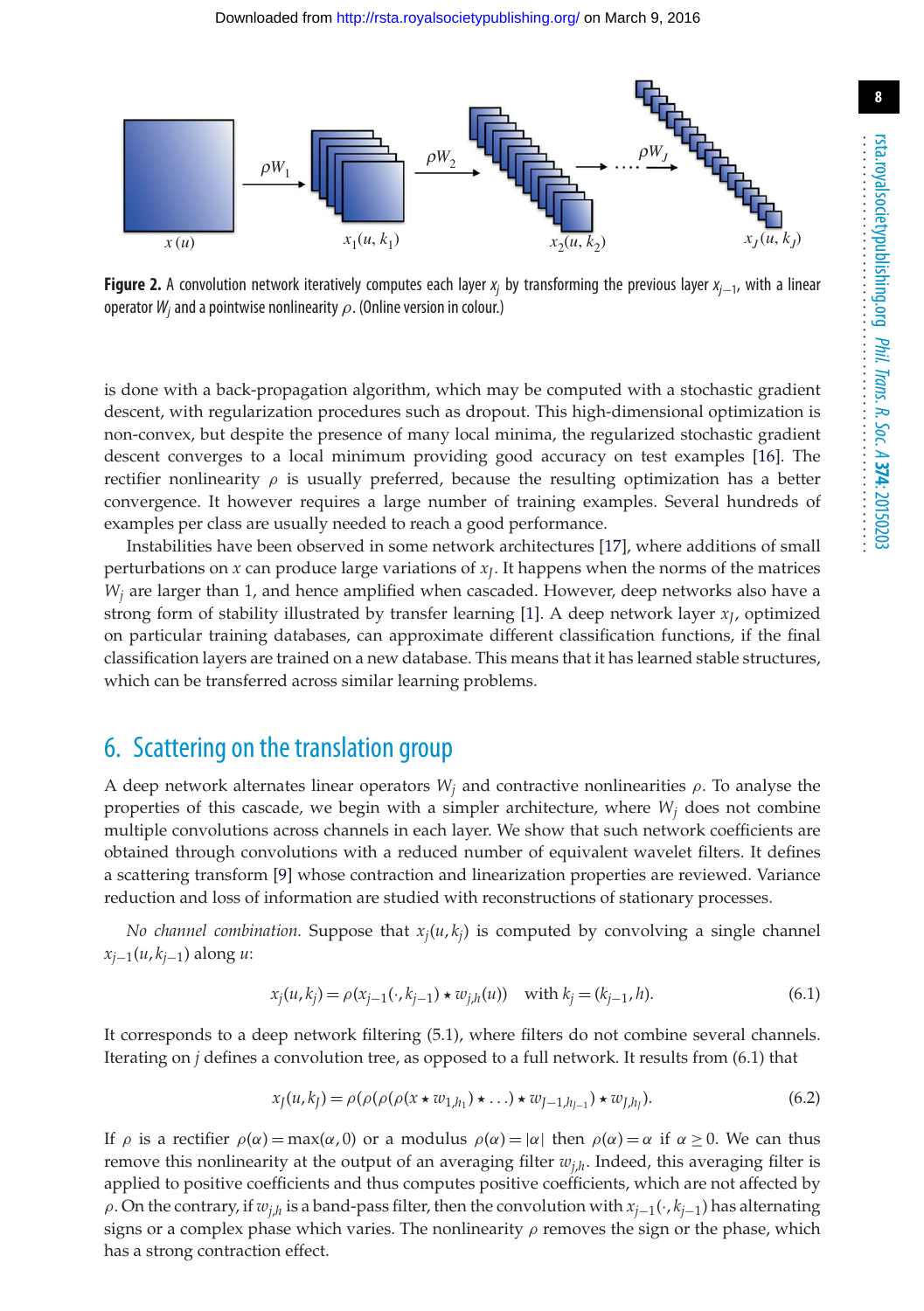*Equivalent wavelet filter.* Suppose that there are *m* band-pass filters  $\{w_{i_n}, h_{i_n}\}_{1 \leq n \leq m}$  in the convolution cascade (6.2), and that all others are low-pass filters. If we remove  $\rho$  after each low-pass filter, then we get *m* equivalent band-pass filters:

$$
\psi_{j_n,k_n}(u) = w_{j_{n-1}+1,h_{j_{n-1}+1}} \star \ldots \star w_{j_n,h_{j_n}}(u).
$$
\n(6.3)

The cascade of *J* convolutions (6.2) is reduced to *m* convolutions with these equivalent filters

$$
x_J(u, k_J) = \rho(\rho(\ldots \rho(\rho(x \star \psi_{j_1, k_1}) \star \psi_{j_2, k_2}) \ldots \star \psi_{j_{m-1}, k_{m-1}}) \star \psi_{J, k_J}(u)),
$$
(6.4)

with  $0 < j_1 < j_2 < \cdots < j_{m-1} < J$ . If the final filter  $w_{J,h_1}$  at the depth *J* is a low-pass filter, then  $\psi_{J,k_I} = \phi_J$  is an equivalent low-pass filter. In this case, the last nonlinearity  $\rho$  can also be removed, which gives

$$
x_J(u,k_J) = \rho(\rho(\ldots \rho(\rho(x \star \psi_{j_1,k_1}) \star \psi_{j_2,k_2}) \ldots \star \psi_{j_{m-1},k_{m-1}}) \star \phi_J(u). \tag{6.5}
$$

The operator  $\Phi_l x = x_l$  is a wavelet scattering transform, introduced in [\[9\]](#page-14-8). Changing the network filters  $w_{i,h}$  modifies the equivalent band-pass filters  $\psi_{i,k}$ . As in the fast wavelet transform algorithm (4.4), if  $w_{j,h}$  is a rotation of a dilated filter  $w_j$ , then  $\psi_{j,h}$  is a dilation and rotation of a single mother wavelet  $\psi$ .

*Scattering order.* The order  $m = 1$  coefficients  $x_J(u, k_J) = \rho(x * \psi_{j_1, k_1}) * \phi_J(u)$  are the wavelet coefficient computed in (4.5). The loss of information owing to averaging is now compensated by higher-order coefficient. For  $m = 2$ ,  $\rho(\rho(x * \psi_{j_1,k_1}) * \psi_{j_2,k_2}) * \phi_j$  are complementary invariants. They measure interactions between variations of *x* at a scale  $2^{j_1}$ , within a distance  $2^{j_2}$ , and along orientation or frequency bands defined by *k*<sup>1</sup> and *k*2. These are scale interaction coefficients, missing from first-order coefficients. Because  $\rho$  is strongly contracting, order *m* coefficients have an amplitude which decreases quickly as *m* increases [\[9](#page-14-8)[,18\]](#page-15-7). For images and audio signals, the energy of scattering coefficients becomes negligible for  $m \geq 3$ . Let us emphasize that the convolution network depth is *J*, whereas *m* is the number of effective nonlinearity of an output coefficient.

Section [4](#page-4-0) explains that a wavelet transform defines representations which are Lipschitz continuous to actions of diffeomorphisms. Scattering coefficients up to the order *m* are computed by applying *m* wavelet transforms. One can prove [\[9\]](#page-14-8) that it thus defines a representation which is Lipschitz continuous to the action of diffeomorphisms. There exists *C* > 0 such that

$$
\forall (g, x) \in \text{Diff}(\mathbb{R}^n) \times L^2(\mathbb{R}^n), \quad \|\Phi_J(g.x) - \Phi_J x\| \leq Cm(2^{-J} \|g\|_{\infty} + \|\nabla g\|_{\infty}) \|x\|,
$$

plus a Hessian term which is neglected. This result is proved in [\[9\]](#page-14-8) for  $\rho(\alpha) = |\alpha|$ , but it remains valid for any contractive pointwise operator such as rectifiers  $\rho(\alpha) = \max(\alpha, 0)$ . It relies on commutation properties of wavelet transforms and diffeomorphisms. It shows that the action of small diffeomorphisms is linearized over scattering coefficients.

*Classification.* Scattering vectors are restricted to coefficients of order  $m \leq 2$ , because their amplitude is negligible beyond. A translation scattering  $\Phi_l x$  is well adapted to classification problems where the main sources of intraclass variability are owing to translations, to small deformations or to ergodic stationary processes. For example, intraclass variabilities of handwritten digit images are essentially owing to translations and deformations. On the MNIST digit data basis [\[19\]](#page-15-8), applying a linear classifier to scattering coefficients Φ*Jx* gives state-of-theart classification errors. Music or speech classification over short time-intervals of 100 ms can be modelled by ergodic stationary processes. Good music and speech classification results are then obtained with a scattering transform [\[20\]](#page-15-9). Image texture classification is also problems where intraclass variability can be modelled by ergodic stationary processes. Scattering transforms give state-of-the-art results over a wide range of image texture databases [\[19,](#page-15-8)[21\]](#page-15-10), compared with other descriptors including power spectrum moments.

*Stationary processes.* To analyse the information loss, we now study the reconstruction of *x* from its scattering coefficients, in a stochastic framework where *x* is a stationary process. This will raise variance and separation issues, where sparsity plays a role. It also demonstrates the importance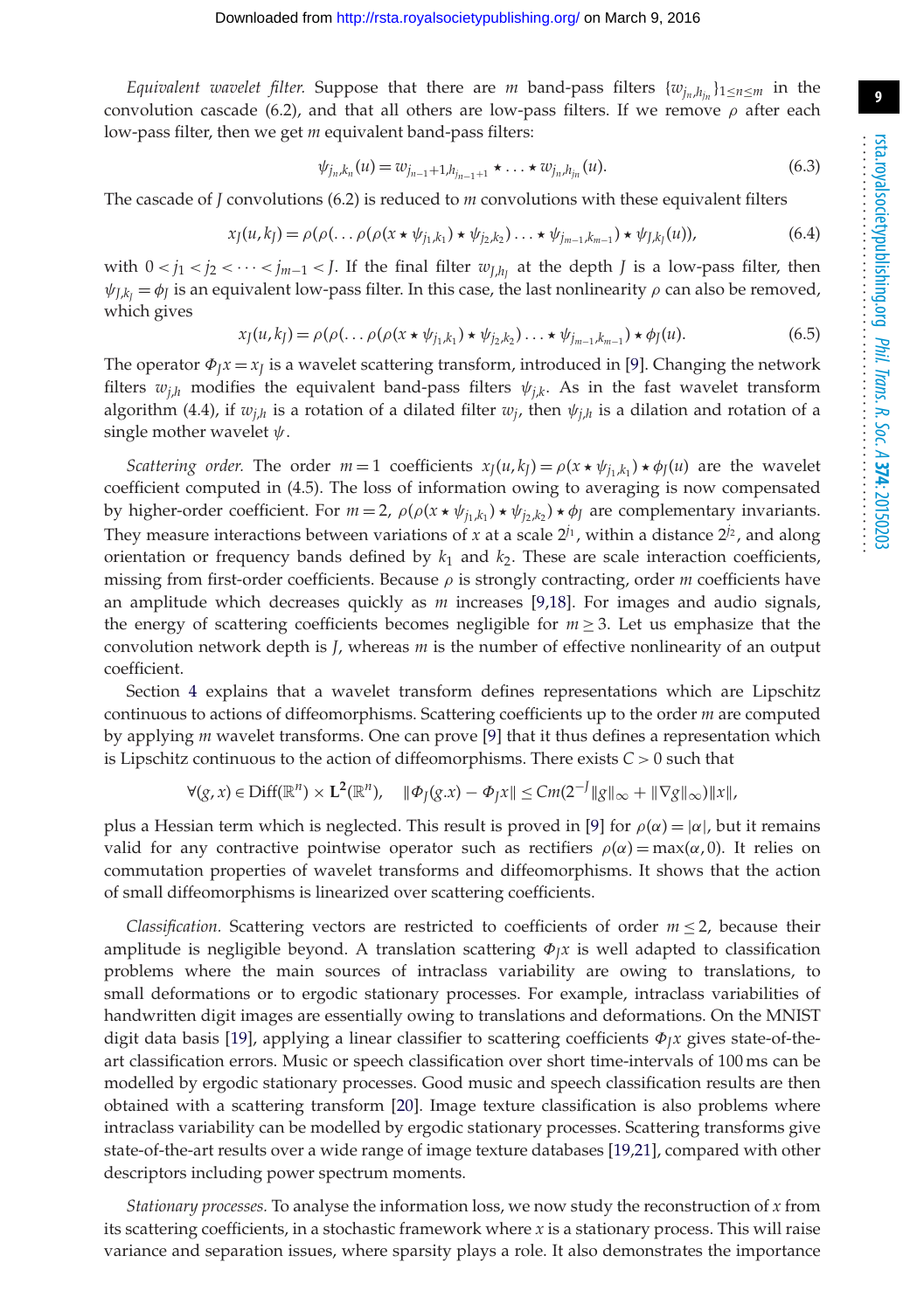

<span id="page-9-0"></span>**Figure 3.** First row: original images. Second row: realization of a Gaussian process with same second covariance moments. Third row: reconstructions from first- and second-order scattering coefficients.

of second-order scale interaction terms, to capture non-Gaussian geometric properties of ergodic stationary processes. Let us consider scattering coefficients of order *m*

$$
\Phi_J x(u,k) = \rho(\ldots \rho(\rho(x \star \psi_{j_1,k_1}) \star \psi_{j_2,k_2}) \ldots \star \psi_{j_m,k_m}) \star \phi_J(u), \tag{6.6}
$$

with  $\int \phi_J(u) du = 1$ . If *x* is a stationary process, then  $\rho(\ldots \rho(x * \psi_{j_1,k_1}) \ldots * \psi_{j_m,k_m})$  remains stationary, because convolutions and pointwise operators preserve stationarity. The spatial averaging by  $\phi$ *I* provides a non-biased estimator of the expected value of  $\Phi$ <sub>*J</sub>x*(*u*, *k*), which is a</sub> scattering moment:

$$
\mathbb{E}(\Phi_J x(u,k)) = \mathbb{E}(\rho(\ldots \rho(\rho(x \star \psi_{j_1,k_1}) \star \psi_{j_2,k_2}) \ldots \star \psi_{j_m,k_m})). \tag{6.7}
$$

If *x* is a slow mixing process, which is a weak ergodicity assumption, then the estimation variance  $\sigma_j^2 = ||\Phi_J x - \mathbb{E}(\Phi_J x)||^2$  converges to zero [\[22\]](#page-15-11) when *J* goes to  $\infty$ . Indeed,  $\Phi_J$  is computed by iterating on contractive operators, which average an ergodic stationary process *x* over progressively larger scales. One can prove that scattering moments characterize complex multiscale properties of fractals and multifractal processes, such as Brownian motions, Levi processes or Mandelbrot cascades [\[23\]](#page-15-12).

*Inverse scattering and sparsity.* Scattering transforms are generally not invertible but given Φ*J*(*x*) one can compute vectors  $\tilde{x}$  such that  $\|\Phi_I(x) - \Phi_I(\tilde{x})\| \leq \sigma_I$ . We initialize  $\tilde{x}_0$  as a Gaussian white noise realization, and iteratively update  $\tilde{x}_n$  by reducing  $\|\Phi_I(x) - \Phi_I(\tilde{x}_n)\|$  with a gradient descent algorithm, until it reaches  $\sigma$ <sup>[\[22\]](#page-15-11)</sup>. Because  $\Phi$ <sub>*J*</sub>(*x*) is not convex, there is no guaranteed convergence, but numerical reconstructions converge up to a sufficient precision. The recovered  $\tilde{x}$  is a stationary process having nearly the same scattering moments as *x*, the properties of which are similar to a maximum entropy process for fixed scattering moments [\[22\]](#page-15-11).

[Figure 3](#page-9-0) shows several examples of images *x* with  $N^2$  pixels. The first three images are realizations of ergodic stationary textures. The second row gives realizations of stationary Gaussian processes having the same  $N^2$  second-order covariance moments as the top textures. The third column shows the vorticity field of a two-dimensional turbulent fluid. The Gaussian realization is thus a Kolmogorov-type model, which does not restore the filament geometry.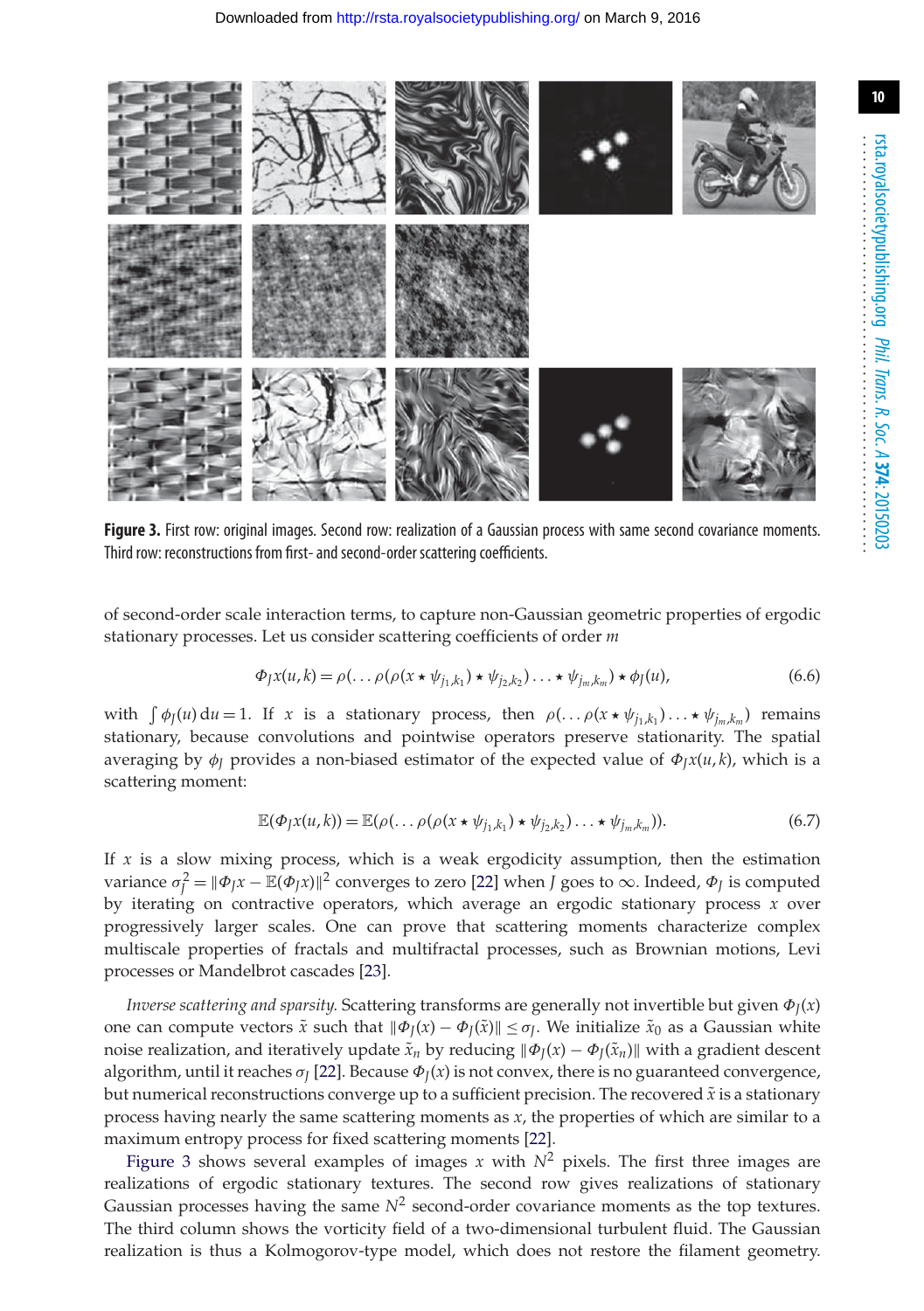.........................................................

**11**

The third row gives reconstructions from scattering coefficients, limited to order  $m \leq 2$ . The scattering vector is computed at the maximum scale  $2^J = N$ , with wavelets having  $K = 8$  different orientations. It is thus completely invariant to translations. The dimension of  $\Phi_J x$  is about  $(K \log_2 N)^2/2 \ll N^2$ . Scattering moments restore better texture geometries than the Gaussian models obtained with  $N^2$  covariance moments. This geometry is mostly captured by second-order scattering coefficients, providing scale interaction terms. Indeed, first-order scattering moments can only reconstruct images which are similar to realizations of Gaussian processes. First- and second-order scattering moments also provide good models of ergodic audio textures [\[22\]](#page-15-11).

The fourth image has very sparse wavelet coefficients. In this case, the image is nearly perfectly restored by its scattering coefficients, up to a random translation. The reconstruction is centred for comparison. Section [4](#page-4-0) explains that if wavelet coefficients are sparse then a rectifier or an absolute value contractions  $\rho$  does not contract as much as distances with other signals. Indeed,  $|\rho(\alpha) - \rho(\alpha')| = |\alpha - \alpha'|$  if  $\alpha = 0$  or  $\alpha' = 0$ . Inverting a scattering transform is a nonlinear inverse problem, which requires one to recover a lost phase information. Sparsity has an important role in such phase recovery problems [\[18\]](#page-15-7). Translating randomly the last motorcycle image defines a non-ergodic stationary process, whose wavelet coefficients are not as sparse. As a result, the reconstruction from a random initialization is very different, and does not preserve patterns which are important for most classification tasks. This is not surprising, because there are much fewer scattering coefficients than image pixels. If we reduce  $2^f$ , so that the number of scattering coefficients reaches the number of pixels, then the reconstruction is of good quality, but there is little variance reduction.

Concentrating on the translation group is not so effective to reduce variance when the process is not translation ergodic. Applying wavelet filters can destroy important structures which are not sparse over wavelets. Section 7 addresses both issues. Impressive texture synthesis results have been obtained with deep convolutional networks trained on image databases [\[24\]](#page-15-13), but with much more output coefficients. Numerical reconstructions [\[25\]](#page-15-14) also show that one can also recover complex patterns, such as birds, aeroplanes, cars, dogs, ships, if the network is trained to recognize the corresponding image classes. The network keeps some form of memory of important classification patterns.

#### <span id="page-10-0"></span>7. Multiscale hierarchical convolutional networks

Scattering transforms on the translation group are restricted deep convolutional network architectures, which suffer from variance issues and loss of information. We shall explain why channel combinations provide the flexibility needed to avoid some of these limitations. We analyse a general class of convolutional network architectures by extending the tools previously introduced. Contractions and invariants to translations are replaced by contractions along groups of local symmetries adapted to *f*, which are defined by parallel transports in each network layer. The network is structured by factorizing groups of symmetries, as depth increases. It implies that all linear operators can be written as generalized convolutions across multiple channels. To preserve the classification margin, wavelets must also be replaced by adapted filter weights, which separate discriminative patterns in multiple network fibres.

*Separation margin.* Network layers  $x_j = \rho W_j x_{j-1}$  are computed with operators  $\rho W_j$  which contract and separate components of  $x_i$ . We shall see that  $W_i$  also needs to prepare  $x_i$  for the next transformation  $W_{j+1}$ , so consecutive operators  $W_j$  and  $W_{j+1}$  are strongly dependent. Each  $W_j$ is a contractive linear operator,  $||W_i z|| \le ||z||$  to reduce the space volume, and avoid instabilities when cascading such operators [\[17\]](#page-15-6). A layer  $x_{i-1}$  must separate *f*, so that we can write  $f(x) =$  $f_{i-1}(x_{i-1})$  for some function  $f_{i-1}(z)$ . To simplify explanations, we concentrate on classification, where separation is an  $\epsilon > 0$  margin condition: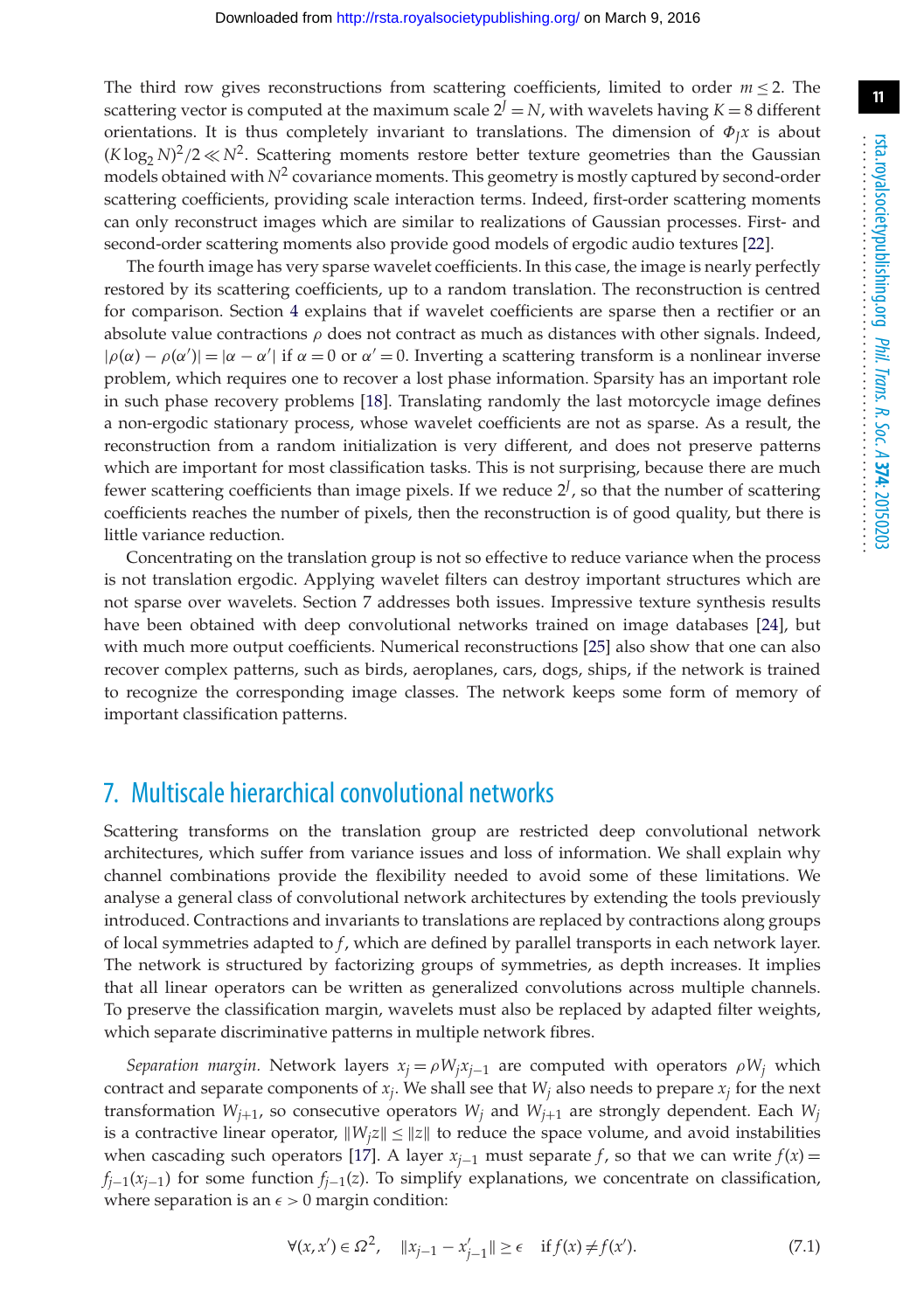

<span id="page-11-0"></span>**Figure 4.** A multiscale hierarchical networks computes convolutions along the fibres of a parallel transport. It is defined by a group *Gj* of symmetries acting on the index set *Pj* of a layer *xj*. Filter weights are transported along fibres. (Online version in colour.)

The next layer  $x_j = \rho W_j x_{j-1}$  lives in a contracted space but it must also satisfy

$$
\forall (x, x') \in \Omega^2, \quad \|\rho W_j x_{j-1} - \rho W_j x'_{j-1}\| \ge \epsilon \quad \text{if } f(x) \ne f(x'). \tag{7.2}
$$

The operator  $W_i$  computes a linear projection which preserves this margin condition, but the resulting dimension reduction is limited. We can further contract the space nonlinearly with  $\rho$ . To preserve the margin, it must reduce distances along nonlinear displacements which transform any *x*<sub>*j*−1</sub> into an *x*<sup>*j*</sup><sub>*j*−1</sub> which is in the same class. Such displacements are defined by local symmetries (3.1), which are transformations  $\bar{g}$  such that  $f_{j-1}(x_{j-1}) = f_{j-1}(\bar{g}.x_{j-1})$ .

*Parallel transport.* To define a local invariant to a group of transformations *G*, we must process the orbit {*g*¯.*xj*<sup>−</sup>1}*g*∈*G*. However, *Wj* is applied to *xj*<sup>−</sup><sup>1</sup> not on the nonlinear transformations *g*¯.*xj*<sup>−</sup><sup>1</sup> of  $x_{i-1}$ . The key idea is that a deep network can proceed in two steps. Let us write  $x_i(u, k_i) = x_i(v)$  with  $v \in P_i$ . First,  $\rho W_i$  computes an approximate mapping of such an orbit  $\{\bar{g} \cdot x_{i-1}\}_{\bar{g} \in G}$  into a parallel transport in  $P_j$ , which moves coefficients of  $x_j$ . Then  $W_{j+1}$  applied to  $x_j$  is filtering the orbits of this parallel transport. A parallel transport is defined by operators  $g \in G_i$  acting on  $v \in P_i$ , and we write

$$
\forall (g, v) \in G_j \times P_j, \quad g.x_j(v) = x_j(g.v).
$$

The operator  $W_j$  is defined, so that  $G_j$  is a group of local symmetries:  $f_j(g.x_j) = f_j(x_j)$  for small  $|g|_{G_j}$ . This is obtained if transports by *g* ∈ *G<sub>i</sub>* correspond approximatively to local symmetries  $\bar{g}$  of *f<sub>i*−1</sub>. Indeed, if *g*.*x<sub>j</sub>* = *g*.[*ρW<sub>j</sub>* $x$ <sub>*j*−1</sub>] ≈ *ρW<sub>j</sub>*[ $\bar{g}$ .*x<sub>j</sub>*−1] then *f<sub>j</sub>*(*g*.*x<sub>j</sub>*) ≈ *f<sub>j</sub>*−1( $\bar{g}$ .*x<sub>j</sub>*−1) = *f*<sub>*j*</sub>−1( $x$ <sub>*j*</sub>−1) = *f*(*x<sub>j</sub>*).

The index space *Pj* is called a *Gj*-principal fibre bundle in differential geometry [\[26\]](#page-15-15), illustrated by [figure 4.](#page-11-0) The orbits of  $G_i$  in  $P_i$  are fibres, indexed by the equivalence classes  $B_i = P_i/G_i$ . They are globally invariant to the action of *Gj*, and play an important role to separate *f*. Each fibre is indexing a continuous Lie group, but it is sampled along *Gj* at intervals such that values of *xj* can be interpolated in between. As in the translation case, these sampling intervals depend upon the local invariance of *xj*, which increases with *j*.

*Hierarchical symmetries.* In a hierarchical convolution network, we further impose that local symmetry groups are growing with depth, and can be factorized:

$$
\forall j \ge 0, \quad G_j = G_{j-1} \rtimes H_j. \tag{7.3}
$$

<span id="page-11-1"></span>The hierarchy begins for  $j = 0$  by the translation group  $G_0 = \mathbb{R}^n$ , which acts on  $x(u)$  through the spatial variable  $u \in \mathbb{R}^n$ . The condition (7.3) is not necessarily satisfied by general deep networks, besides  $j = 0$  for translations. It is used by joint scattering transforms [\[21](#page-15-10)[,27\]](#page-15-16) and has been proposed for unsupervised convolution network learning [\[28\]](#page-15-17). Proposition [7.1](#page-11-1) proves that this hierarchical embedding implies that each *Wj* is a convolution on *Gj*−1.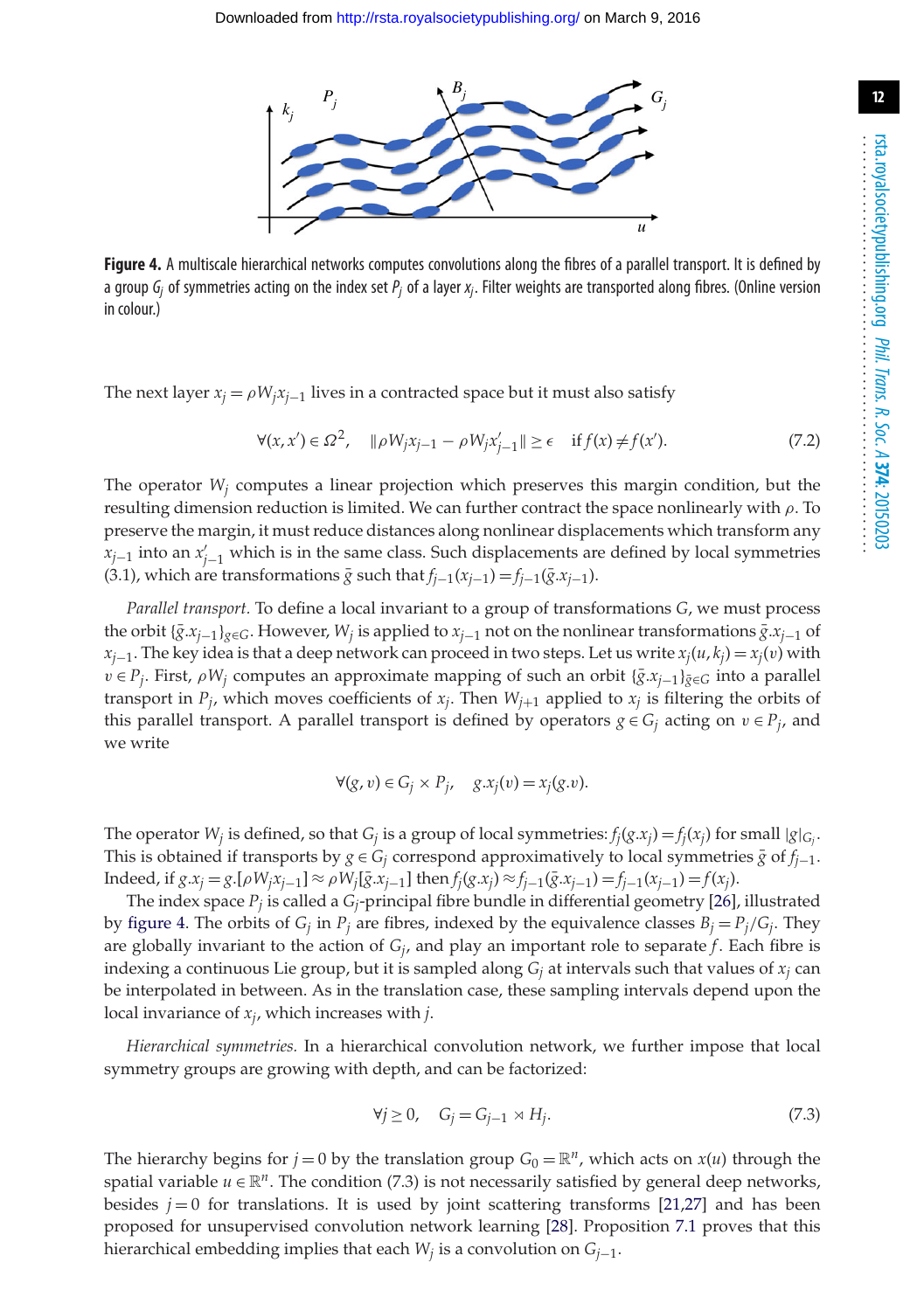**Proposition 7.1.** *The group embedding* (*7.3*) *implies that x<sub>j</sub> can be indexed by*  $(g, h, b) \in G_{i-1} \times H_i \times G_i$ *B*<sub>*i*</sub> and there exists  $w_{i,h,h} \in \mathbb{C}^{P_{j-1}}$  such that

$$
x_j(g, h, b) = \rho \left( \sum_{v' \in P_{j-1}} x_{j-1}(v') w_{j,h,b}(g^{-1} \cdot v') \right) = \rho(x_{j-1} \star^{j-1} w_{j,h,b}(g)), \tag{7.4}
$$

*where h.b transports b*  $\in$  *B*<sub>*j</sub> by h*  $\in$  *H*<sub>*j*</sub> *in P*<sub>*j*</sub>.</sub>

*Proof.* We write  $x_i = \rho W_i x_{i-1}$  as inner products with row vectors:

$$
\forall v \in P_j, \quad x_j(v) = \rho \left( \sum_{v' \in P_{j-1}} x_{j-1}(v') w_{j,v}(v') \right) = \rho(\langle x_{j-1}, w_{j,v} \rangle). \tag{7.5}
$$

If  $\bar{g} \in G_j$ , then  $\bar{g} \cdot x_j(v) = x_j(\bar{g} \cdot v) = \rho((x_{j-1}, w_{j,\bar{g} \cdot v})$ . One can write  $w_{j,v} = w_{j,\bar{g} \cdot v}$  with  $\bar{g} \in G_j$  and  $b \in G_j$  $B_j = P_j/G_j$ . If  $G_j = G_{j-1} \rtimes H_j$ , then  $\bar{g} \in G_j$  can be decomposed into  $\bar{g} = (g, h) \in G_{j-1} \rtimes H_j$ , where  $g.x_j = \rho((g.x_{j-1}, w_{j,b}))$ . But  $g.x_{j-1}(v') = x_{j-1}(g.v')$  so with a change of variable, we get  $w_{j,g,b}(v') =$  $w_{j,b}(g^{-1}.v')$ . Hence,  $w_{j,\bar{g},b}(v') = w_{j,(g,l),b}(v) = h.w_{j,h,b}(g^{-1}.v')$ . Inserting this filter expression in (7.5)  $\blacksquare$  proves (7.4).

This proposition proves that *W<sub>i</sub>* is a convolution along the fibres of *G<sub>i−1</sub>* in *P<sub>i−1</sub>*. Each  $w_{i,h}$ is a transformation of an elementary filter  $w_{i,b}$  by a group of local symmetries  $h \in H_i$ , so that  $f_i(x_i(g, h, b))$  remains constant when  $x_i$  is locally transported along h. We give below several examples of groups  $H_i$  and filters  $w_{i,h,b}$ . However, learning algorithms compute filters directly, with no prior knowledge on the group  $H_j$ . The filters  $w_{j,h,b}$  can be optimized, so that variations of *xj*(*g*, *h*, *b*) along *h* capture a large variance of *xj*<sup>−</sup><sup>1</sup> within each class. Indeed, this variance is then reduced by the next  $\rho W_{j+1}$ . The generators of  $H_j$  can be interpreted as *principal symmetry generators*, by analogy with the principal directions of a principal component analysis.

*Generalized scattering.* The scattering convolution along translations (6.1) is replaced in (7.4) by a convolution along *Gj*−1, which combines different layer channels. Results for translations can essentially be extended to the general case. If  $w_{i,h,b}$  is an averaging filter, then it computes positive coefficients, so the nonlinearity  $\rho$  can be removed. If each filter  $w_{i,h,b}$  has a support in a single fibre indexed by *b*, as in [figure 4,](#page-11-0) then *Bj*<sup>−</sup><sup>1</sup> ⊂ *Bj*. It defines a *generalized scattering transform*, which is a structured multiscale hierarchical convolutional network such that  $G_{j-1} \rtimes H_j = G_j$  and  $B_{j-1} \subset B_j$ . If  $j = 0$ , then  $G_0 = P_0 = \mathbb{R}^n$  so  $B_0$  is reduced to 1 fibre.

As in the translation case, we need to linearize small deformations in Diff(*Gj*−1), which include much more local symmetries than the low-dimensional group *Gj*−1. A small diffeomorphism *g* ∈ Diff(*G<sub>j−1</sub>*) is a non-parallel transport along the fibres of *G<sub>j−1</sub>* in *P<sub>j−1</sub>*, which is a perturbation of a parallel transport. It modifies distances between pairs of points in *Pj*<sup>−</sup><sup>1</sup> by scaling factors. To linearize such diffeomorphisms, we must use localized filters whose supports have different scales. Scale parameters are typically different along the different generators of  $G_{j-1} = \mathbb{R}^n \times$  $H_1 \rtimes \cdots \rtimes H_{j-1}$ . Filters can be constructed with wavelets dilated at different scales, along the generators of each group  $H_k$  for  $1 \leq k \leq j$ . Linear dimension reduction mostly results from this filtering. Variations at fine scales may be eliminated, so that  $x_i(g, h, b)$  can be coarsely sampled along *g*.

*Rigid movements.* For small  $j$ , the local symmetry groups  $H_j$  may be associated with linear or nonlinear physical phenomena such as rotations, scaling, coloured illuminations or pitch frequency shifts. Let *SO*(*n*) be the group of rotations. Rigid movements  $SE(n) = \mathbb{R}^n \times SO(n)$  is a non-commutative group, which often includes local symmetries. For images, *n* = 2, this group becomes a transport in *P*<sub>1</sub> with *H*<sub>1</sub> = *SO*(*n*) which rotates a wavelet filter  $w_{1,h}(u) = w_1(r_h^{-1}u)$ . Such filters are often observed in the first layer of deep convolutional networks [\[25\]](#page-15-14). They map the action of  $\bar{g} = (v, r_k) \in SE(n)$  on *x* to a parallel transport of  $(u, h) \in P_1$  defined for  $g \in G_1 = \mathbb{R}^2 \times SO(n)$ by  $g.(u, h) = (v + r_ku, h + k)$ . Small diffeomorphisms in Diff( $G_i$ ) correspond to deformations along translations and rotations, which are sources of local symmetries. A roto-translation scattering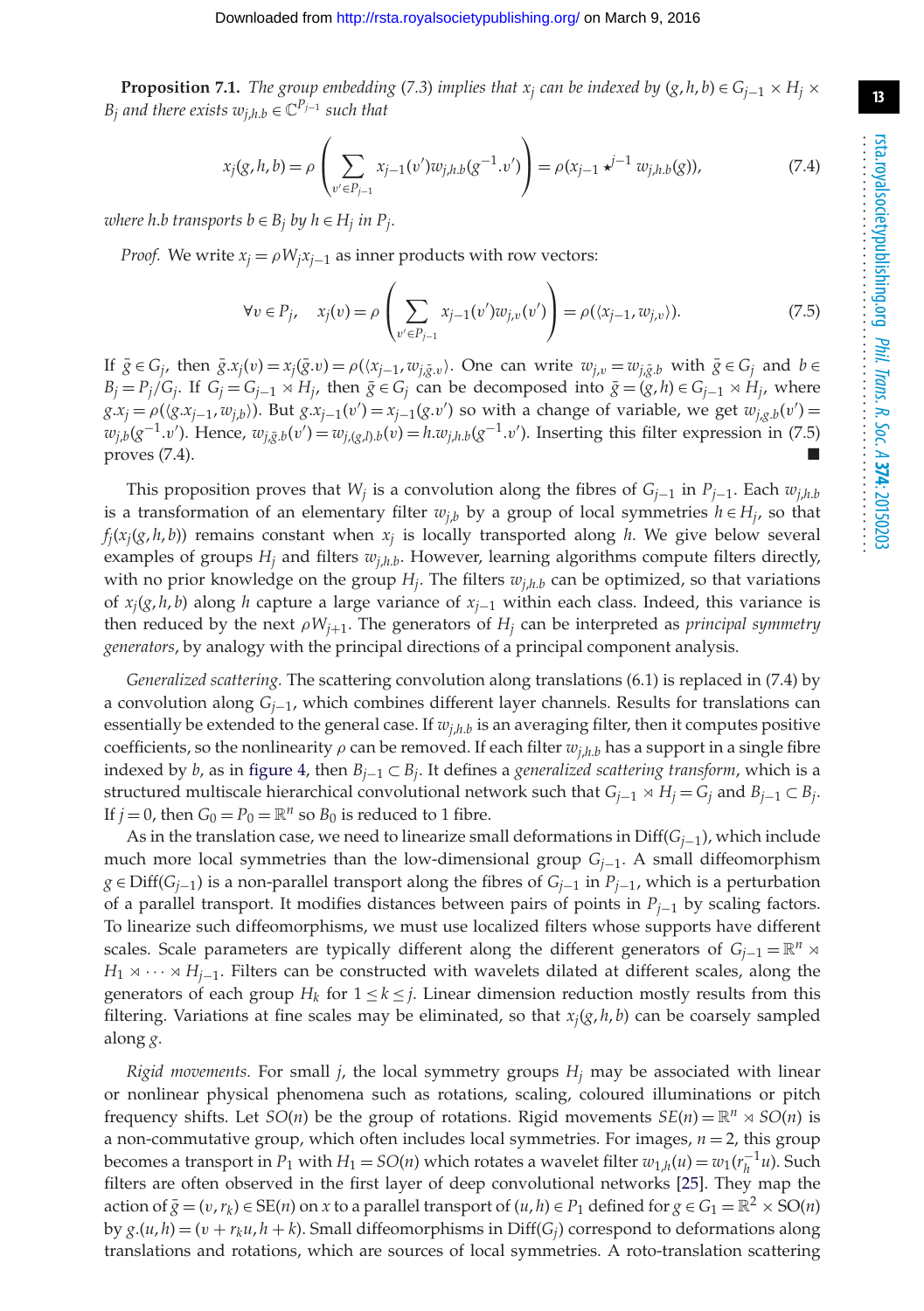[\[21](#page-15-10)[,29\]](#page-15-18) linearizes them with wavelet filters along translations and rotations, with  $G_i = SE(n)$  for all  $j > 1$ . This roto-translation scattering can efficiently regress physical functionals which are often invariant to rigid movements, and Lipschitz continuous to deformations. For example, quantum molecular energies  $f(x)$  are well estimated by sparse regressions over such scattering representations [\[30\]](#page-15-19).

*Audio pitch.* Pitch frequency shift is a more complex example of a nonlinear symmetry for audio signals. Two different musical notes of a same instrument have a pitch shift. Their harmonic frequencies are multiplied by a factor 2*h*, but it is not a dilation, because the note duration is not changed. With narrow band-pass filters  $w_{1,h}(u) = w_1(2^{-h}u)$ , a pitch shift is approximatively mapped to a translation along  $h \in H_1 = \mathbb{R}$  of  $\rho(x \star w_{1,h}(u))$ , with no modification along the time *u*. The action of  $g = (v, k) \in G_1 = \mathbb{R} \times \mathbb{R} = \mathbb{R}^2$  over  $(u, h) \in P_1$  is thus a two-dimensional translation  $g.(u, h) = (u + v, h + k)$ . A pitch shift also comes with deformations along time and log-frequencies, which define a much larger class of symmetries in Diff(*G*1). Two-dimensional wavelets along  $(u, h)$  can linearize these small time and log-frequency deformations. These define a joint time– frequency scattering applied to speech and music classifications [\[27\]](#page-15-16). Such transformations were first proposed as neurophysiological models of audition [\[13\]](#page-15-2).

*Manifolds of patterns.* The group  $H_i$  is associated with complex transformations when  $j$ increases. It needs to capture large transformations between different patterns in a same class, for example chairs of different styles. Let us consider training samples  $\{x^i\}_i$  of a same class. The iterated network contractions transform them into vectors  $\{x_{j-1}^i\}$ *i* which are much closer. Their distances define weighted graphs which sample underlying continuous manifolds in the space. Such manifolds clearly appear in [\[31\]](#page-15-20), for high-level patterns such as chairs or cars, together with poses and colours. As opposed to manifold learning, deep network filters result from a global optimization which can be computed in high dimension. The principal symmetry generators of *Hj* are associated with common transformations over all manifolds of examples *xi <sup>j</sup>*−1, which preserve the class while capturing large intraclass variance. They are approximatively mapped to a parallel transport in  $x_j$  by the filters  $w_{j,h,b}$ . The diffeomorphisms in  $Diff(G_j)$  are non-parallel transports corresponding to high-dimensional displacements on the manifolds of *xj*−1. Linearizing Diff(*Gj*) is equivalent to partially flattening simultaneously all these manifolds, which may explain why manifolds are progressively more regular as the network depth increases [\[31\]](#page-15-20), but it involves open mathematical questions.

*Sparse support vectors.* We have up to now concentrated on the reduction of the data variability through contractions. We now explain why the classification margin can be preserved, thanks to the existence of multiple fibres  $B_j$  in  $P_j$ , by adapting filters instead of using standard wavelets. The fibres indexed by  $b \in B_i$  are separation instruments, which increase dimensionality to avoid reducing the classification margin. They prevent from collapsing vectors in different classes, which have a distance  $||x_{j-1} - x'_{j-1}||$  close to the minimum margin  $\epsilon$ . These vectors are close to classification frontiers. They are called *multiscale support vectors*, by analogy with support vector machines. To avoid further contracting their distance, they can be separated along different fibres indexed by *b*. The separation is achieved by filters  $w_{j,h,b}$ , which transform  $x_{j-1}$  and  $x'_{j-1}$ into  $x_j(g, h, b)$  and  $x'_j(g, h, b)$  having sparse supports on different fibres *b*. The next contraction  $\rho W_{i+1}$  reduces distances along fibres indexed by  $(g, h) \in G_i$ , but not across  $b \in B_i$ , which preserves distances. The contraction increases with *j*, so the number of support vectors close to frontiers also increases, which implies that more fibres are needed to separate them.

When  $j$  increases, the size of  $x_j$  is a balance between the dimension reduction along fibres, by subsampling  $g \in G_j$ , and an increasing number of fibres  $B_j$  which encode progressively more support vectors. Coefficients in these fibres become more specialized and invariants, as the grandmother neurons observed in deep layers of convolutional networks [\[10\]](#page-14-9). They have a strong response to particular patterns and are invariant to a large class of transformations. In this model, the choice of filters  $w_{i,h}$  are adapted to produce sparse representations of multiscale support vectors. They provide a sparse distributed code, defining invariant pattern memorization. This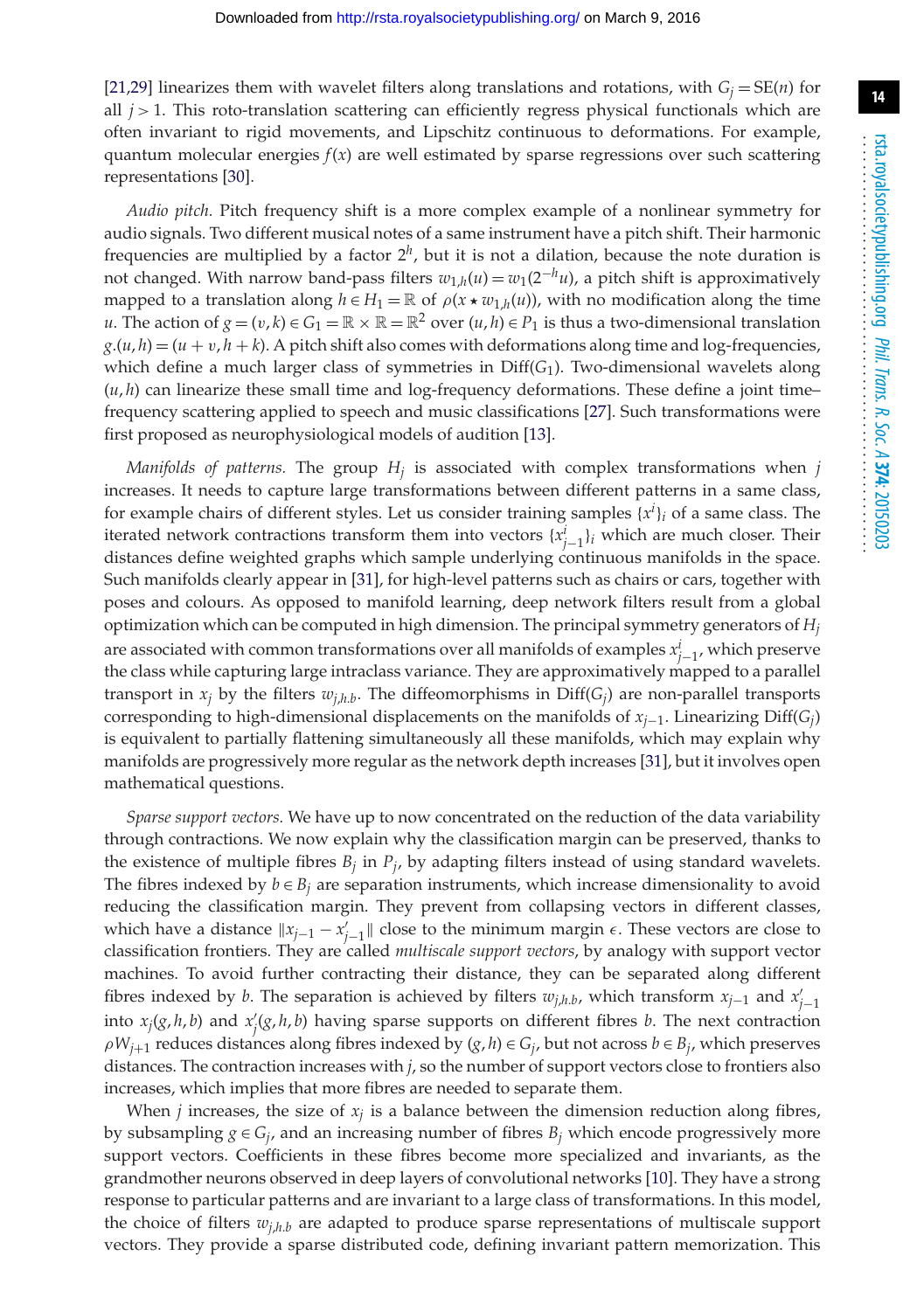memorization is numerically observed in deep network reconstructions [\[25\]](#page-15-14), which can restore complex patterns within each class. Let us emphasize that groups and fibres are mathematical ghosts behind filters, which are never computed. The learning optimization is directly performed on filters, which carry the trade-off between contractions to reduce the data variability and separation to preserve classification margin.

## 8. Conclusion

This paper provides a mathematical framework to analyse contraction and separation properties of deep convolutional networks. In this model, network filters are guiding nonlinear contractions, to reduce the data variability in directions of local symmetries. The classification margin can be controlled by sparse separations along network fibres. Network fibres combine invariances along groups of symmetries and distributed pattern representations, which could be sufficiently stable to explain transfer learning of deep networks [\[1\]](#page-14-0). However, this is only a framework. We need complexity measures, approximation theorems in spaces of high-dimensional functions, and guaranteed convergence of filter optimization, to fully understand the mathematics of these convolution networks.

Besides learning, there are striking similarities between these multiscale mathematical tools and the treatment of symmetries in particle and statistical physics [\[32\]](#page-15-21). One can expect a rich cross fertilization between high-dimensional learning and physics, through the development of a common mathematical language.

Data accessibility. Softwares reproducing experiments can be retrieved at [www.di.ens.fr/data/software.](http://www.di.ens.fr/data/software)

Competing interests. The author declares that there are no competing interests.

Funding. This work was supported by the ERC grant InvariantClass 320959.

Acknowledgements. I thank Carmine Emanuele Cella, Ivan Dokmaninc, Sira Ferradans, Edouard Oyallon and Irène Waldspurger for their helpful comments and suggestions.

# **References**

- <span id="page-14-0"></span>1. Le Cun Y, Bengio Y, Hinton G. 2015 Deep learning. *Nature* **521**, 436–444. [\(doi:10.1038/](http://dx.doi.org/doi:10.1038/nature14539) [nature14539\)](http://dx.doi.org/doi:10.1038/nature14539)
- <span id="page-14-1"></span>2. Krizhevsky A, Sutskever I, Hinton G. 2012 ImageNet classification with deep convolutional neural networks. In *Proc. 26th Annual Conf. on Neural Information Processing Systems, Lake Tahoe, NV, 3–6 December 2012*, pp. 1090–1098.
- <span id="page-14-2"></span>3. Hinton G *et al.* 2012 Deep neural networks for acoustic modeling in speech recognition. *IEEE Signal Process. Mag.* **29**, 82–97. [\(doi:10.1109/MSP.2012.2205597\)](http://dx.doi.org/doi:10.1109/MSP.2012.2205597)
- <span id="page-14-3"></span>4. Leung MK, Xiong HY, Lee LJ, Frey BJ. 2014 Deep learning of the tissue regulated splicing code. *Bioinformatics* **30**, i121–i129. [\(doi:10.1093/bioinformatics/btu277\)](http://dx.doi.org/doi:10.1093/bioinformatics/btu277)
- <span id="page-14-4"></span>5. Sutskever I, Vinyals O, Le QV. 2014 Sequence to sequence learning with neural networks. In *Proc. 28th Annual Conf. on Neural Information Processing Systems, Montreal, Canada, 8–13 December 2014*.
- <span id="page-14-5"></span>6. Anselmi F, Leibo J, Rosasco L, Mutch J, Tacchetti A, Poggio T. 2013 Unsupervised learning of invariant representations in hierarchical architectures. [\(http://arxiv.org/abs/1311.4158\)](http://arxiv.org/abs/1311.4158)
- <span id="page-14-6"></span>7. Candès E, Donoho D. 1999 Ridglets: a key to high-dimensional intermittency? *Phil. Trans. R. Soc. A* **357**, 2495–2509. [\(doi:10.1098/rsta.1999.0444\)](http://dx.doi.org/doi:10.1098/rsta.1999.0444)
- <span id="page-14-7"></span>8. Le Cun Y, Boser B, Denker J, Henderson D, Howard R, Hubbard W, Jackelt L. 1990 Handwritten digit recognition with a back-propagation network. In *Advances in neural information processing systems 2* (ed. DS Touretzky), pp. 396–404. San Francisco, CA: Morgan Kaufmann.
- <span id="page-14-8"></span>9. Mallat S. 2012 Group invariant scattering. *Commun. Pure Appl. Math.* **65**, 1331–1398. [\(doi:10.1002/cpa.21413\)](http://dx.doi.org/doi:10.1002/cpa.21413)
- <span id="page-14-9"></span>10. Agrawal A, Girshick R, Malik J. 2014 Analyzing the performance of multilayer neural networks for object recognition. In *Computer vision—ECCV 2014* (eds D Fleet, T Pajdla, B Schiele, T Tuytelaars). Lecture Notes in Computer Science, vol. 8695, pp. 329–344. Cham, Switzerland: Springer. [\(doi:10.1007/978-3-319-10584-0\\_22\)](http://dx.doi.org/doi:10.1007/978-3-319-10584-0_22)